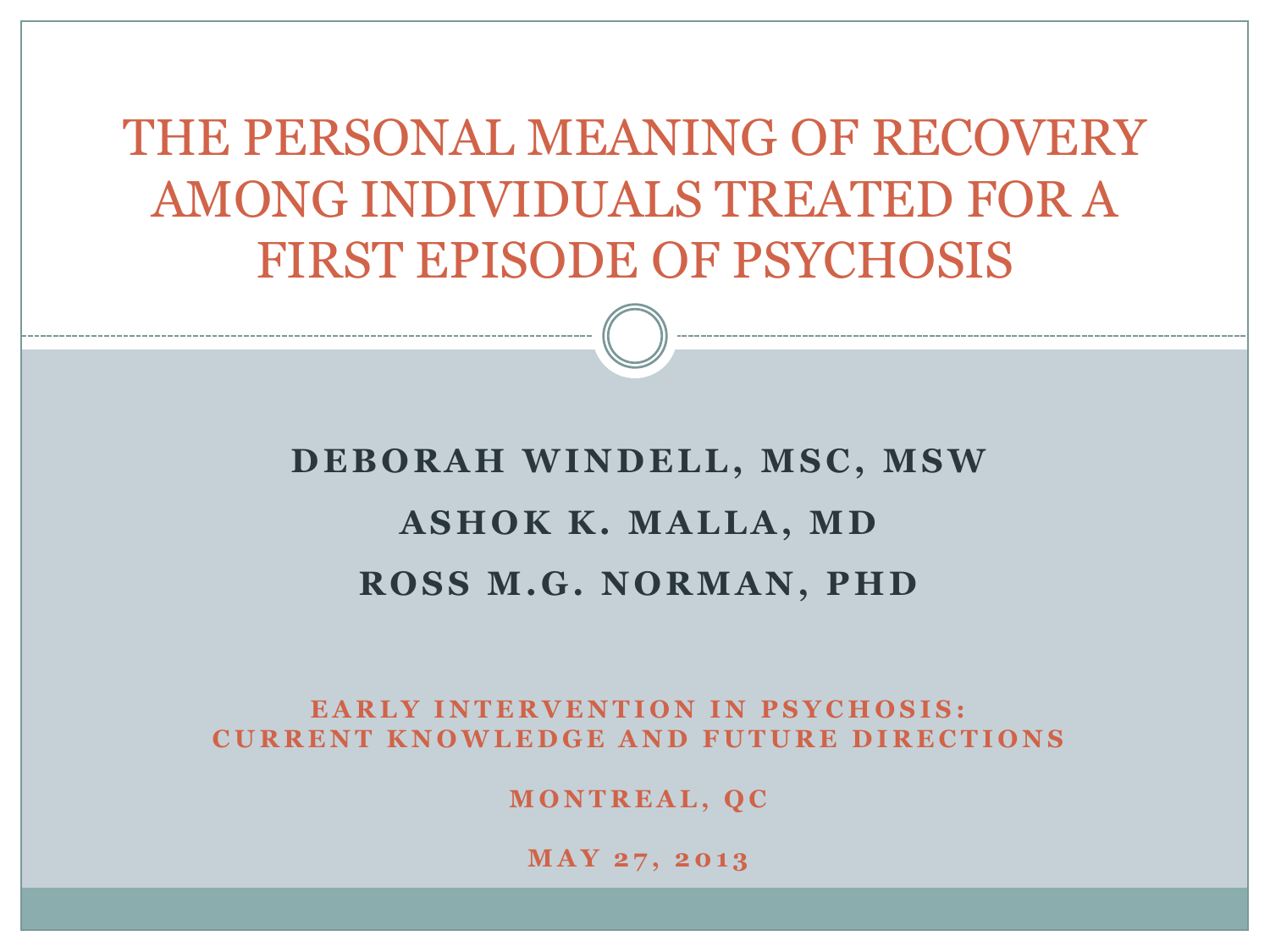# BACKGROUND

- There is little known about the personal experience of recovery from a first-episode of psychosis.
- Examining the subjective experiences of recovery following a first-episode of psychosis can enhance our understanding of the *critical change processes* and experiences that prevent chronicity and promote positive outcome, offering new and important insights by which to improve early intervention services and practices.
- Provides valuable insight into what is subjectively *meaningful* to service-users in recovery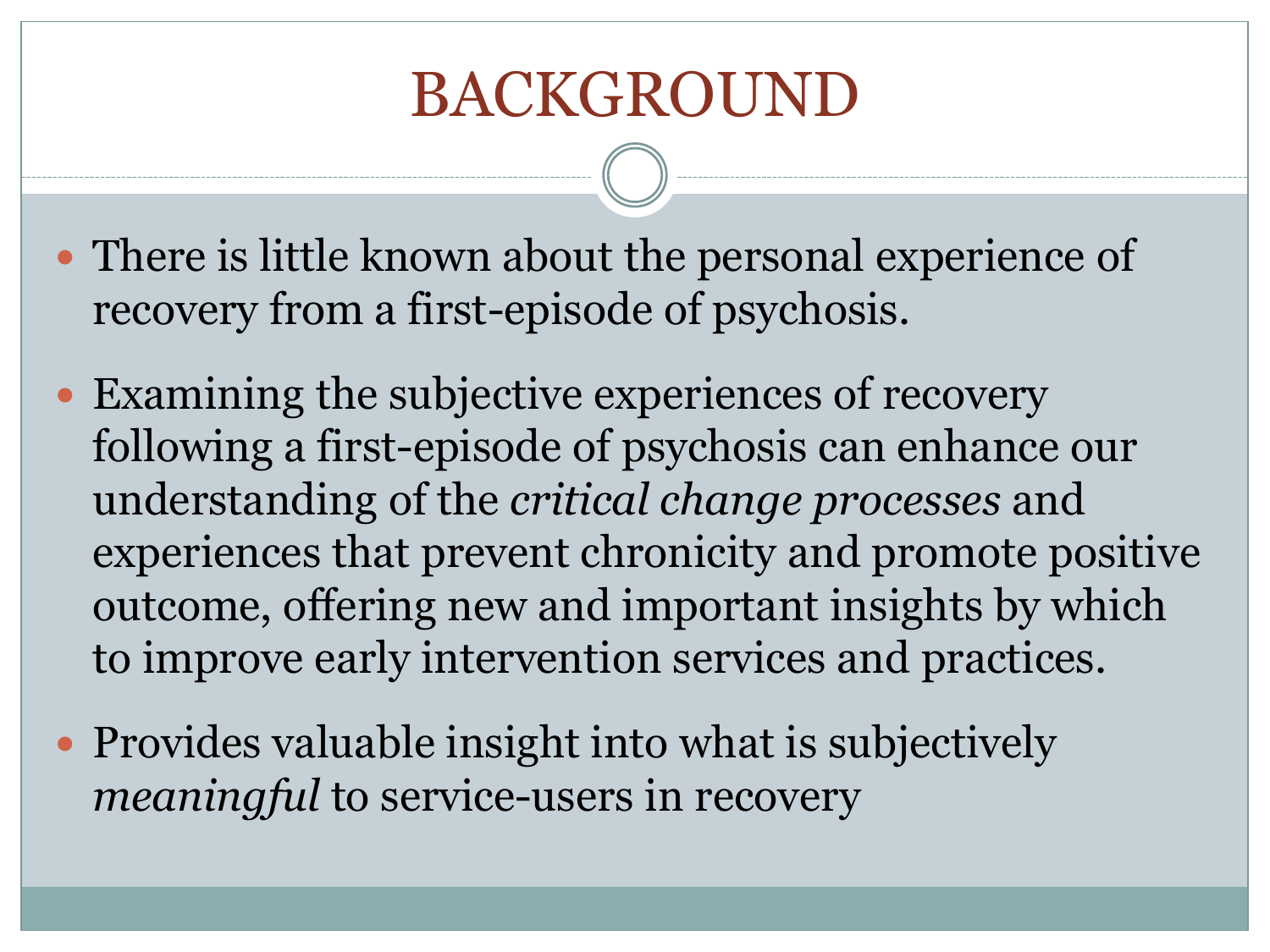#### **OBJECTIVE**

 To explore both commonalities and variations in the personal meaning of recovery and the early recovery experiences for individuals who received early intervention care following their firstepisode of psychosis.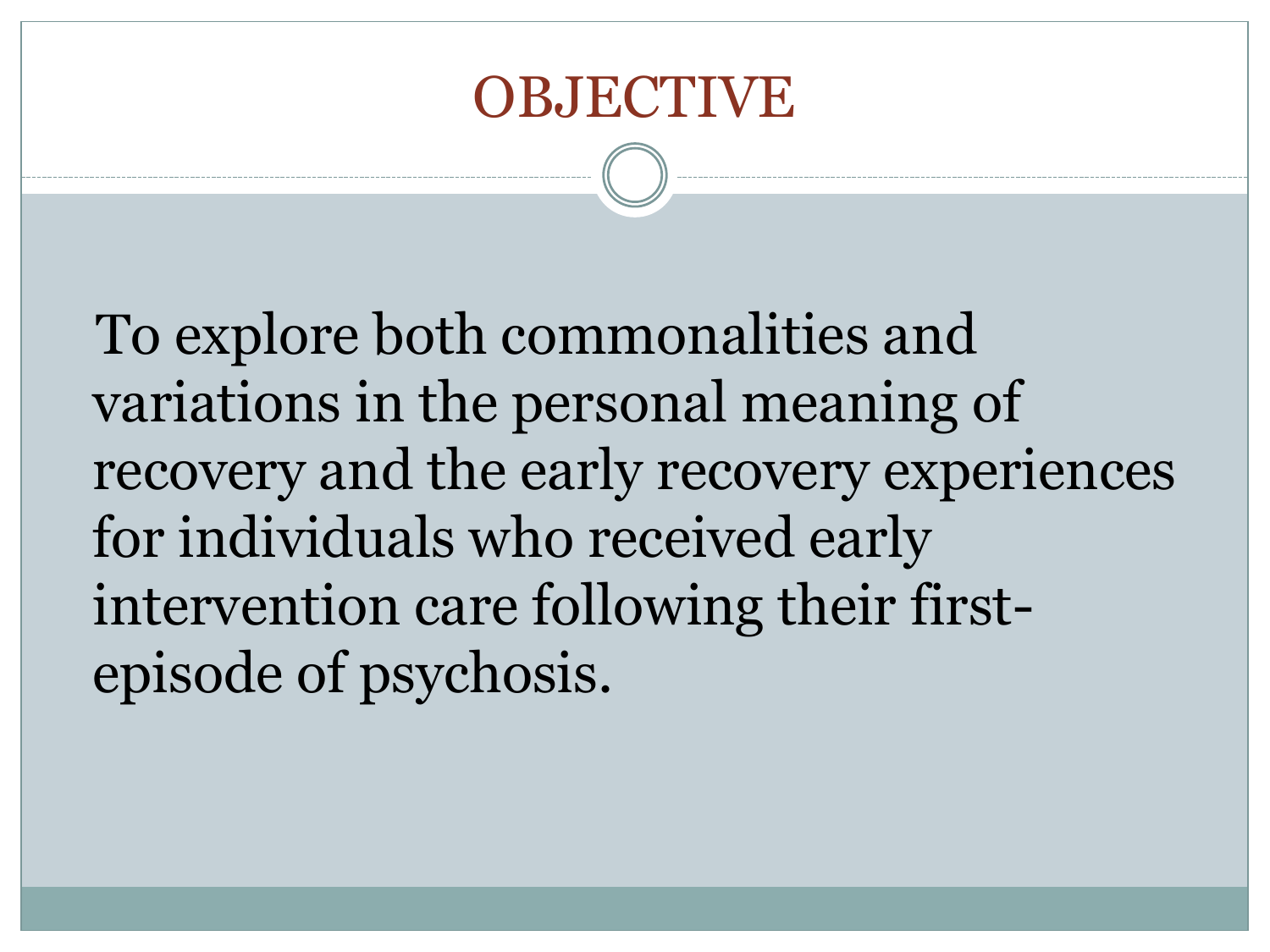#### RESEARCH QUESTIONS

• What does "recovery" mean to individuals?

- What is the recovery experience following a first-episode of psychosis
- How is early intervention treatment experienced by these individuals?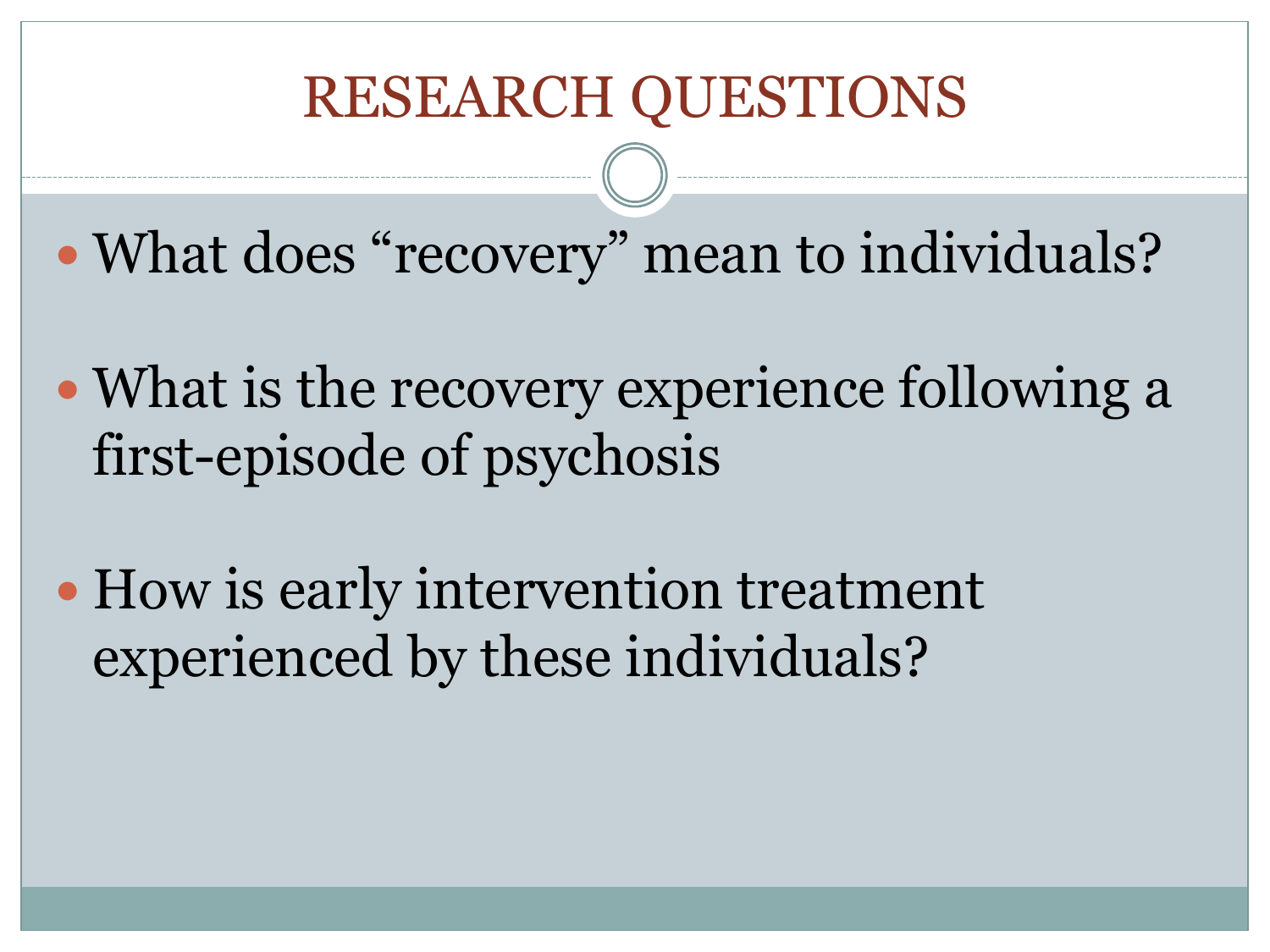#### PARTICIPANTS

- Interviews were carried out with thirty individuals in early recovery following a first-episode of psychosis at the Prevention and Early Intervention Program for Psychosis in London, ON
- Participants were invited to participate in the interview as part of a study on long-term outcome
- Participants were receiving step-down care and were at either three, four or five years post treatment initiation at the time of interview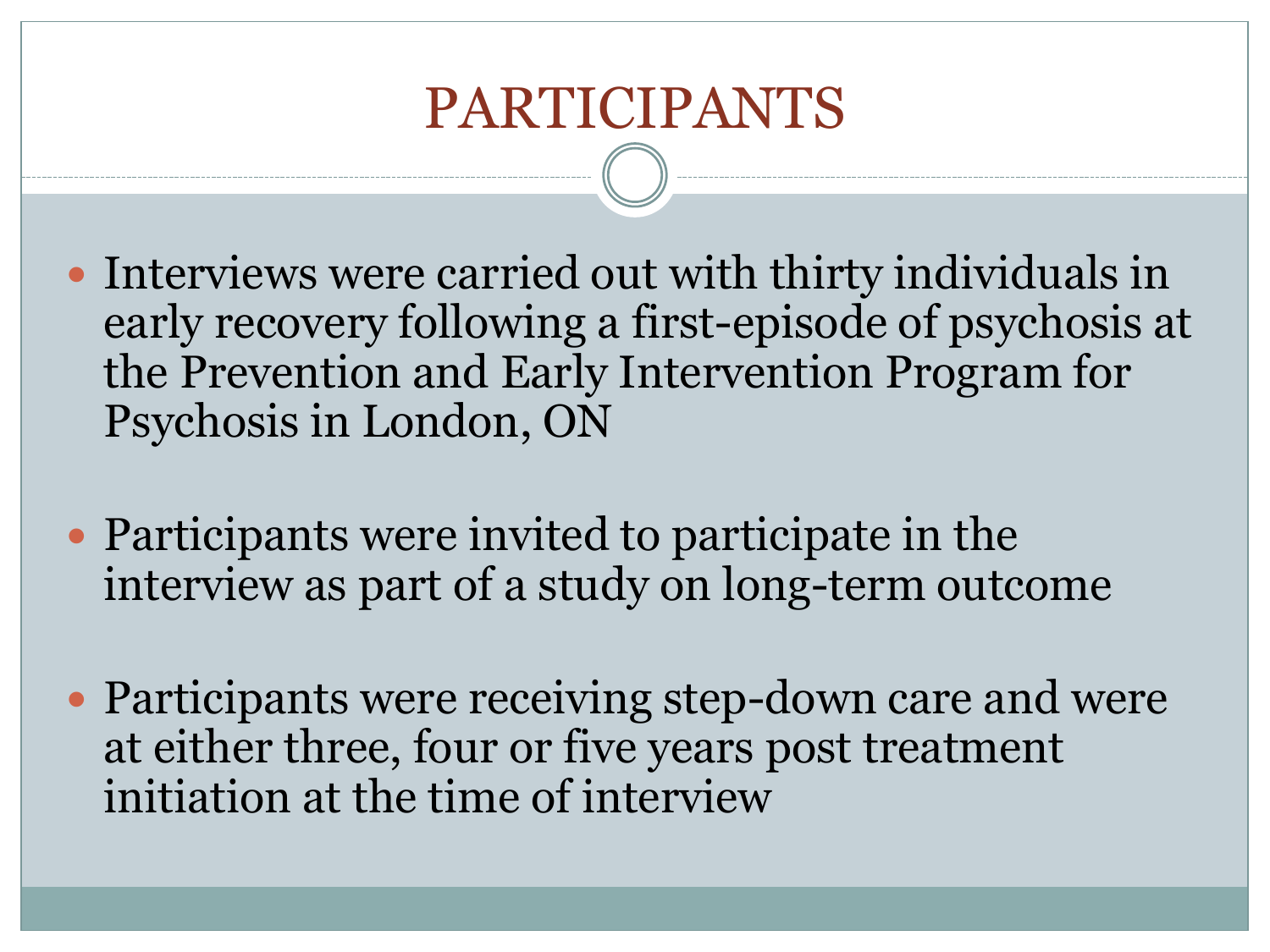- A semi-structured interview guide was designed to elicit in-depth accounts of the individual's subjective experience of psychosis and recovery from time of first onset.
- Individuals were asked to identify critical turning points in treatment and recovery.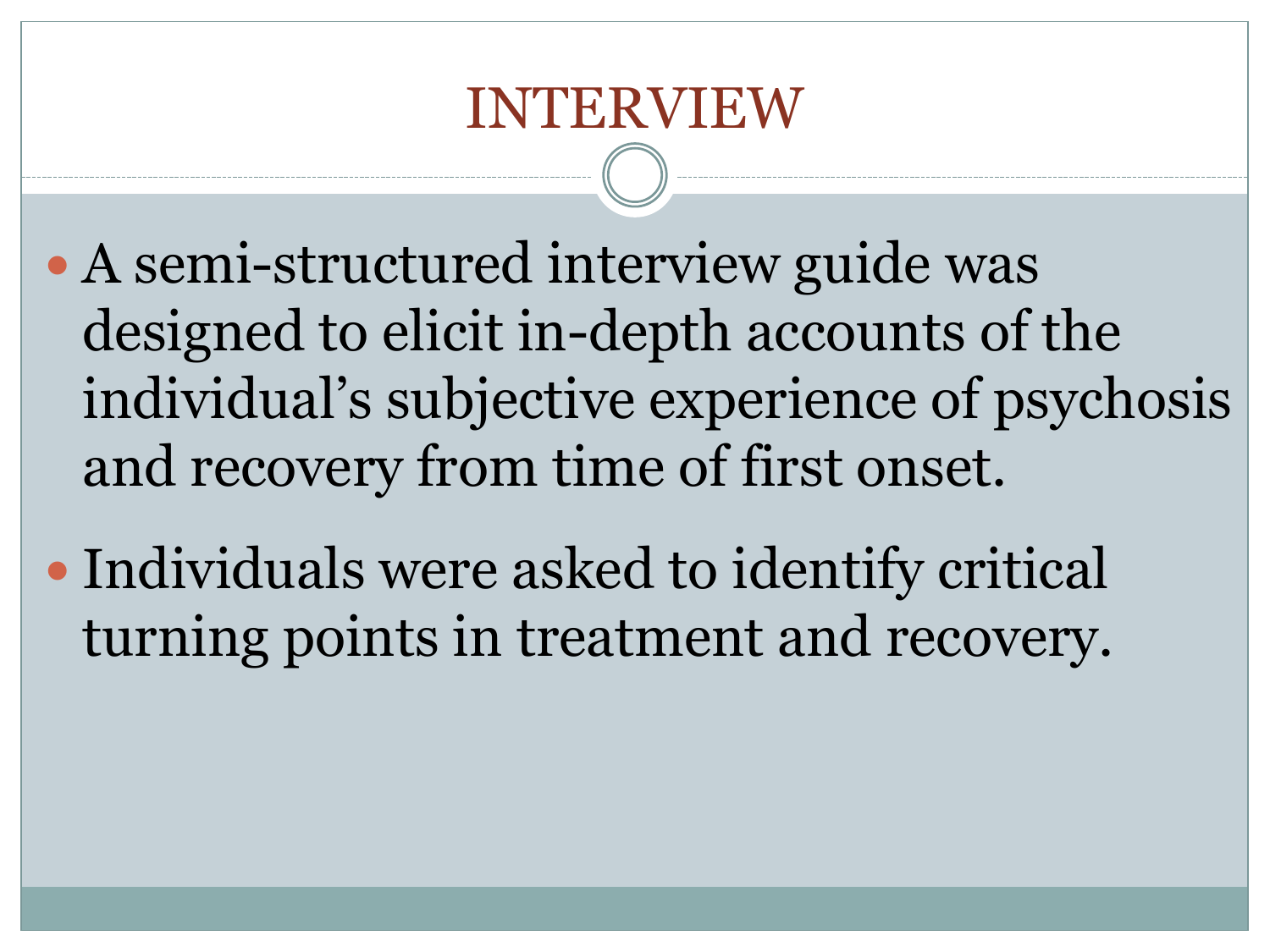#### DEMOGRAPHIC AND CLINICAL CHARACTERISTICS

Gender: 76.7% Male Primary Diagnosis:

Age:  $M = 25.9$  (SD = 5.3) 10% Psychosis NOS

Education:  $M =$  Grade 11 Year of treatment:

 23.3% Female 53.3 % Schizophrenia 26.7% Schizoaffective Range: 19 to 42 years 6.7% Substance-induced 3.3% Bipolar I

> 52% at Year 3 28% at Year 4 20% at Year 5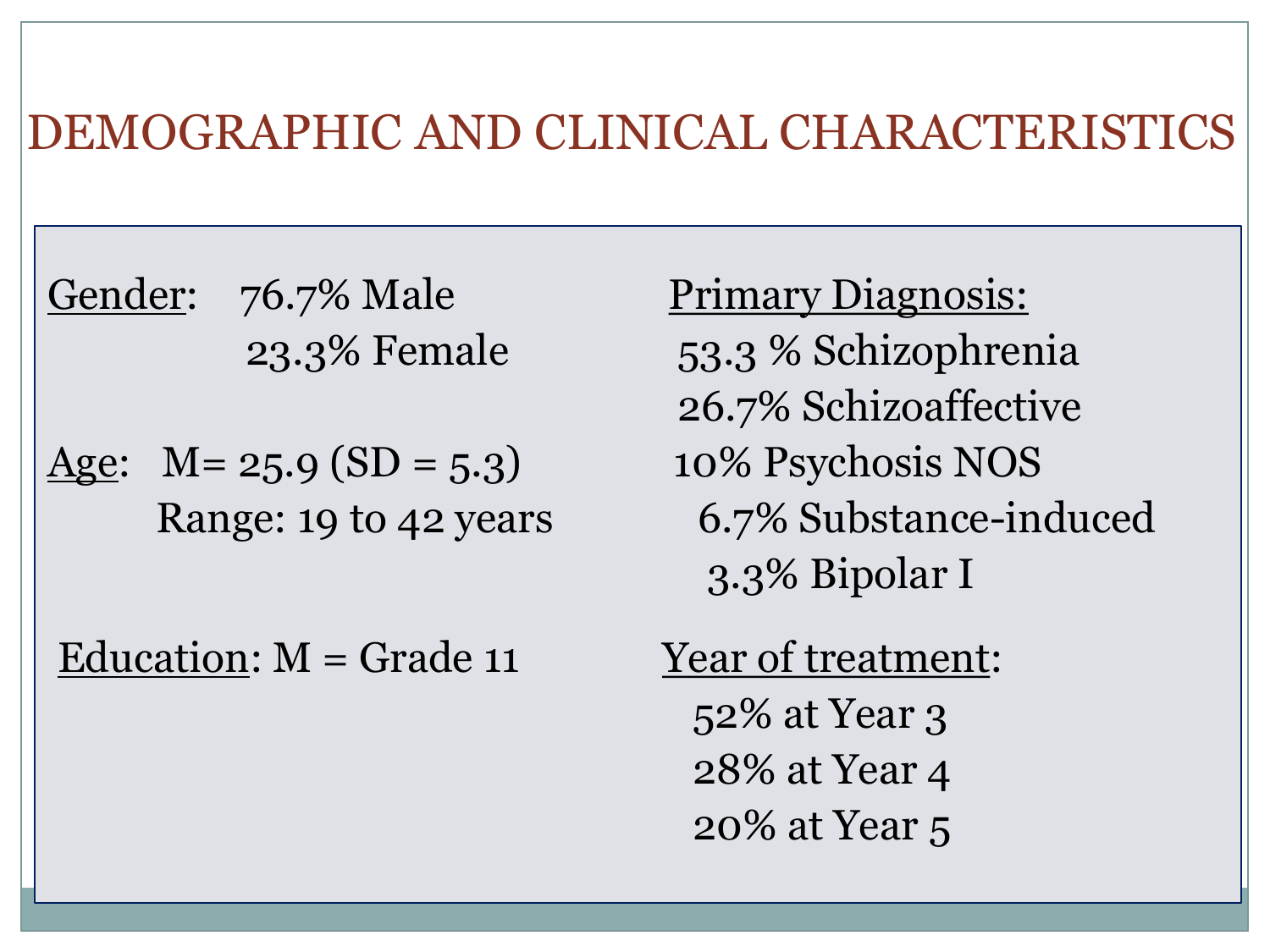#### DEMOGRAPHIC AND CLINCIAL CHARACTERISTICS

The majority of participants (86.7%) remitted following their first-episode of psychosis

Twelve individuals (40%) had not relapsed following remission from their first episode.

Participants had an average of one (M = 1.08,  $SD = 1.29$ ) relapse following their first-episode of psychosis, ranging from zero to five relapses

An average number of two psychiatric hospitalizations since the onset of illness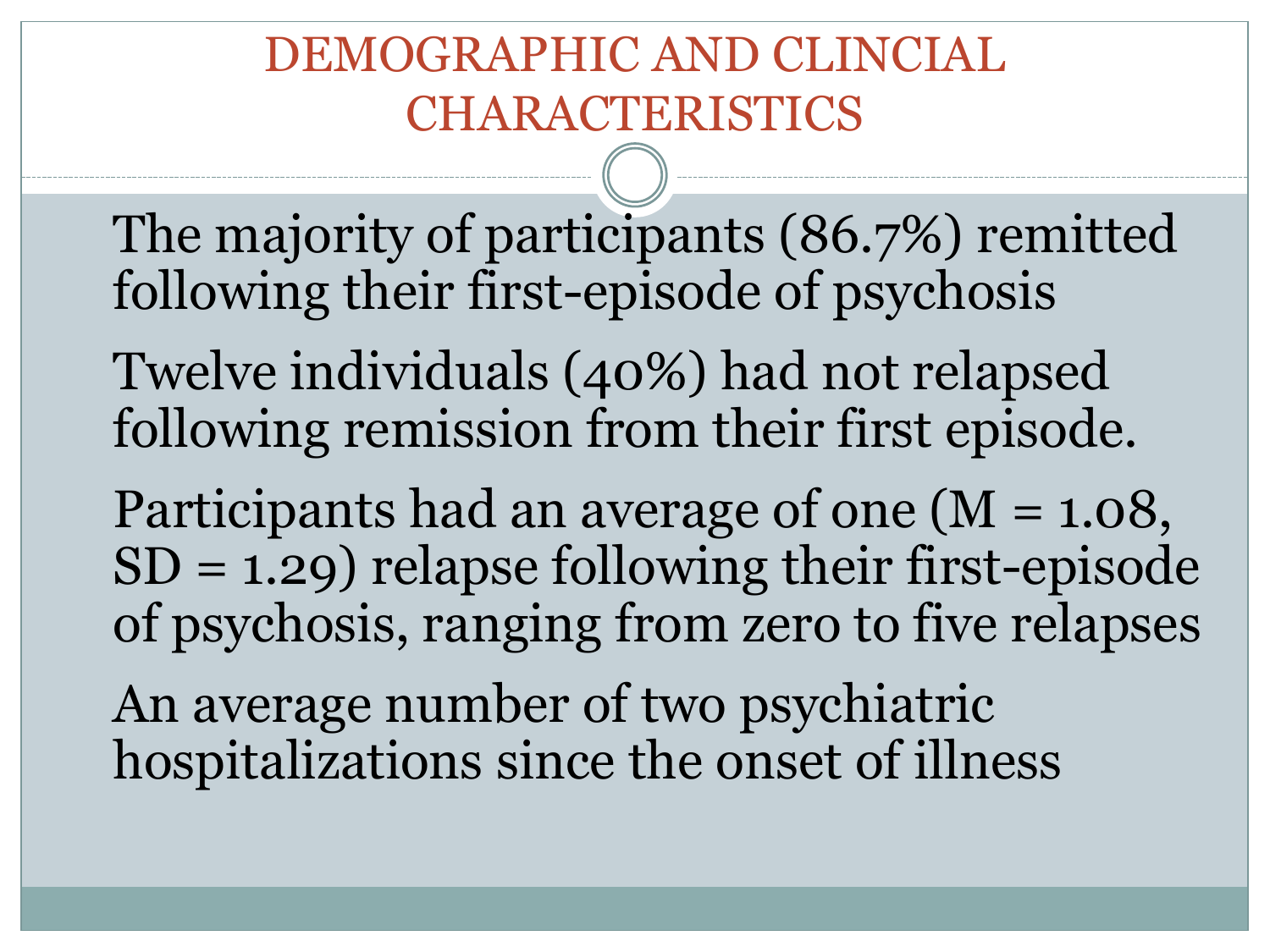- Interpretative Phenomenological Analysis (IPA) was used to examine the subjectively identified meaning of recovery, and important processes and turning points over the early course of illness and recovery.
- The goal of IPA is to develop an in-depth understanding of the meanings used by informants to make sense of their experiences as it relates to a particular topic.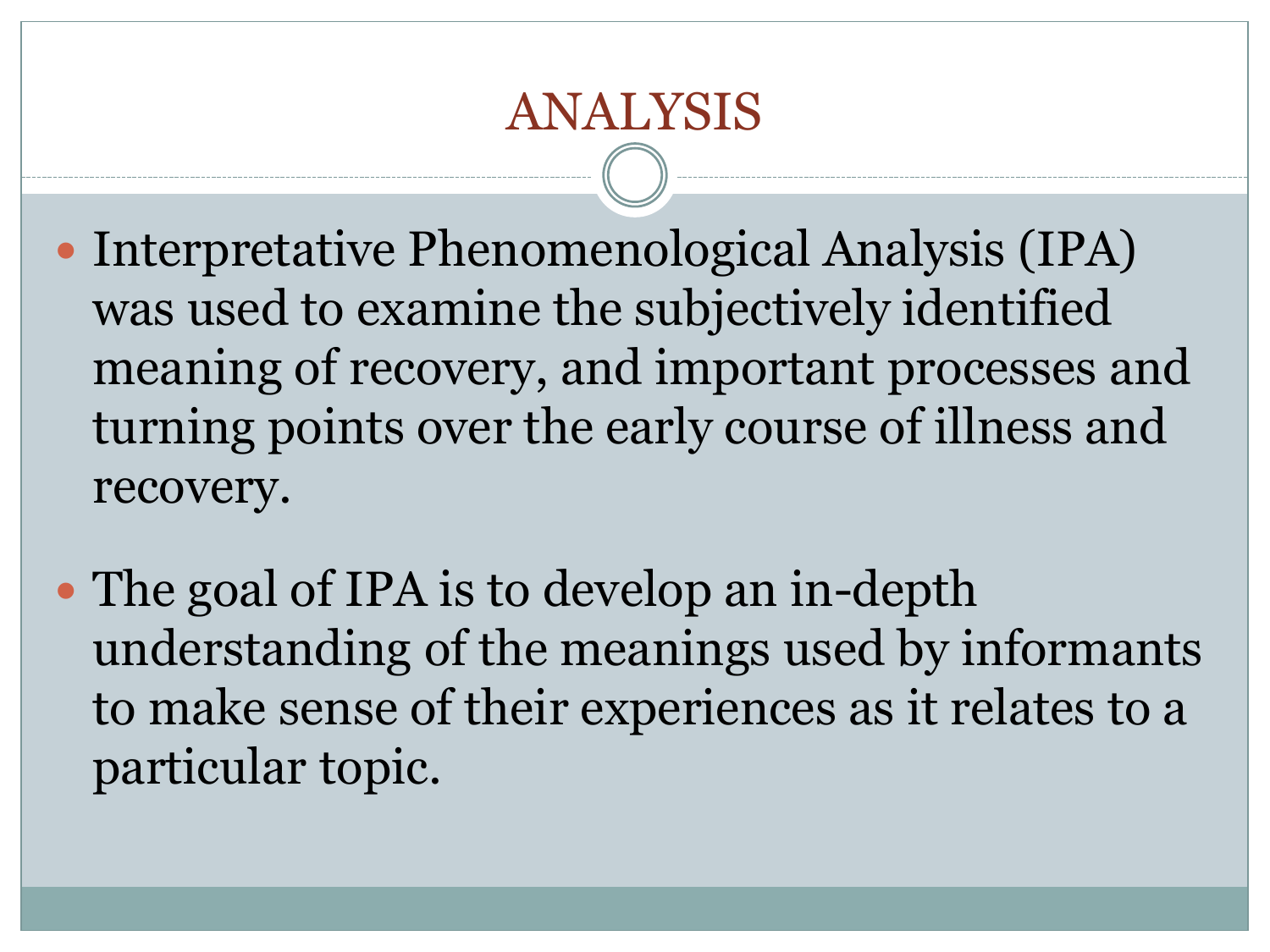#### RESULTS

 Analysis of themes regarding recovery revealed seven common early recovery processes that fell broadly into three domains of early recovery:

 $\times$ Illness (N=24, 80% of participants)

- Psychological and personal (N=20, 67% of participants)
- $\triangle$  Social and functional (N=18, 60% of participants)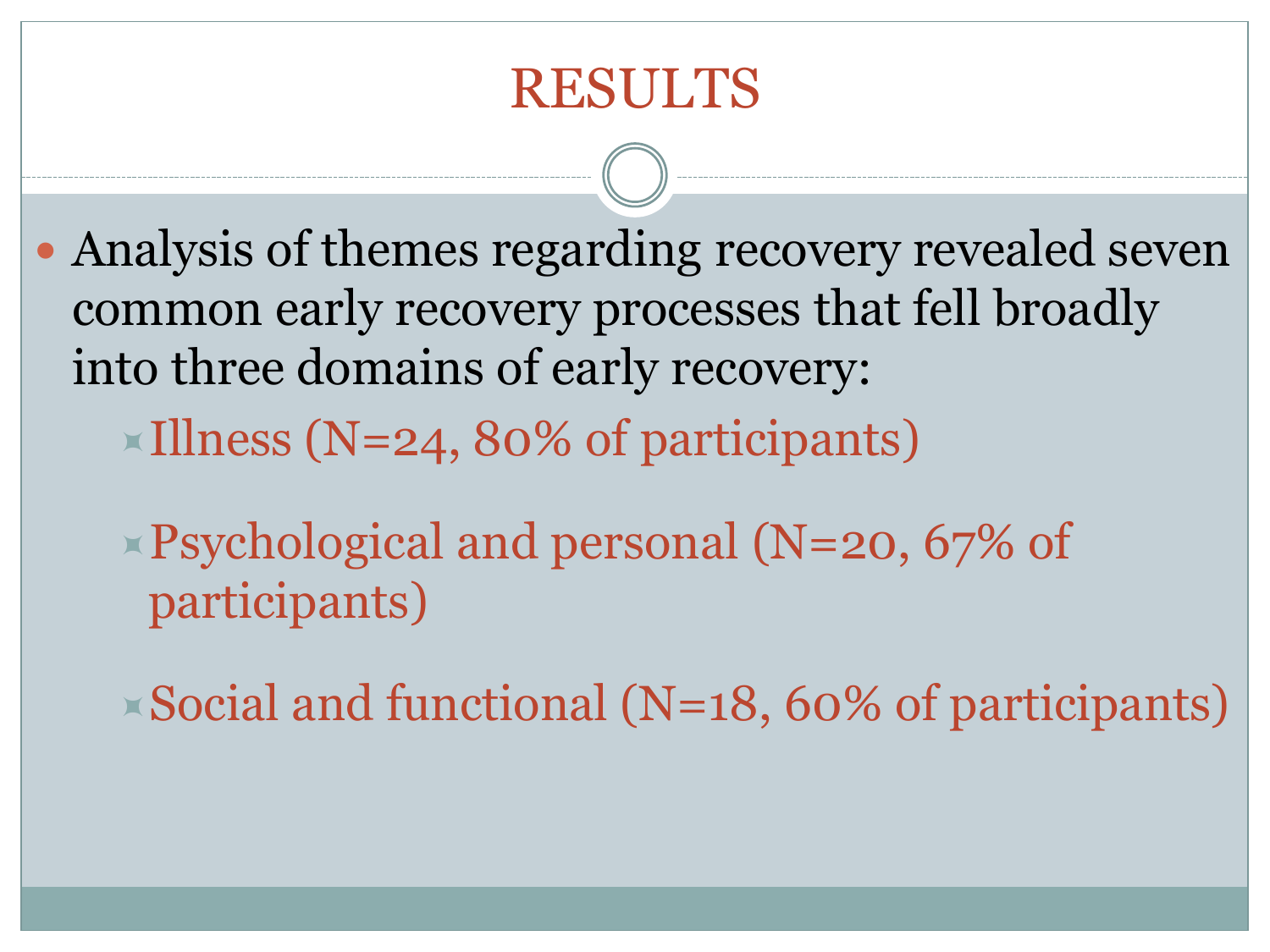## "Illness Recovery"

- Regarded by many (77%) as an essential criterion of recovery
- This category incorporates various aspects of alleviation of psychiatric symptoms.
- A relief from distressing symptoms was often described as the **initiation** of recovery, allowing for recovery processes in other domains to unfold.
- 53% of participants identified illness-specific (psychosis and/or affect) turning points
- Turning points occurred at various time-points in recovery (within weeks to many years following treatment initiation)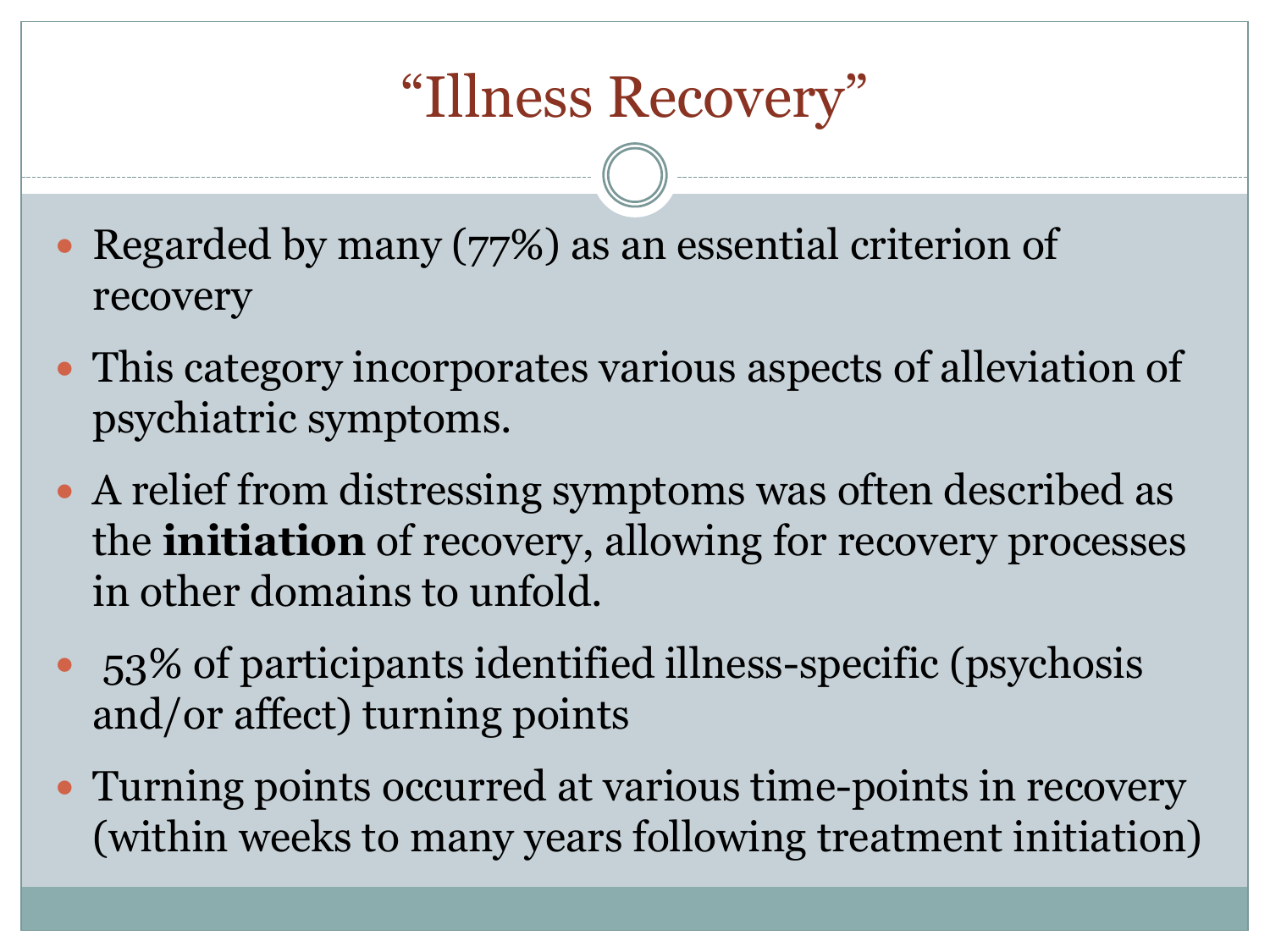#### "Illness Recovery" Experiences

 *I look back at myself and go, "You know, I was thinking that, but that's not true." At the time, it felt like it was true or it sounded good to me, but it wasn't a real thought -- and it wasn't until I could actually say, "No, that's not true" that I reached that turning point.*

Elimination of symptoms was experienced as sudden and complete, for others it was experienced as an incremental process:

 *I went to Seroquel, which started to work pretty well. At that point…I probably would've said then that I was recovered. But when I went to Clozapine, it was like another level*

Improvement in symptoms was nearly always attributed, at least in large part, to medication:

 *…the first time they put me on Seroquel -- it was such an unbelievable change. I went from being delusional and having hallucinations to being free of that in two weeks.*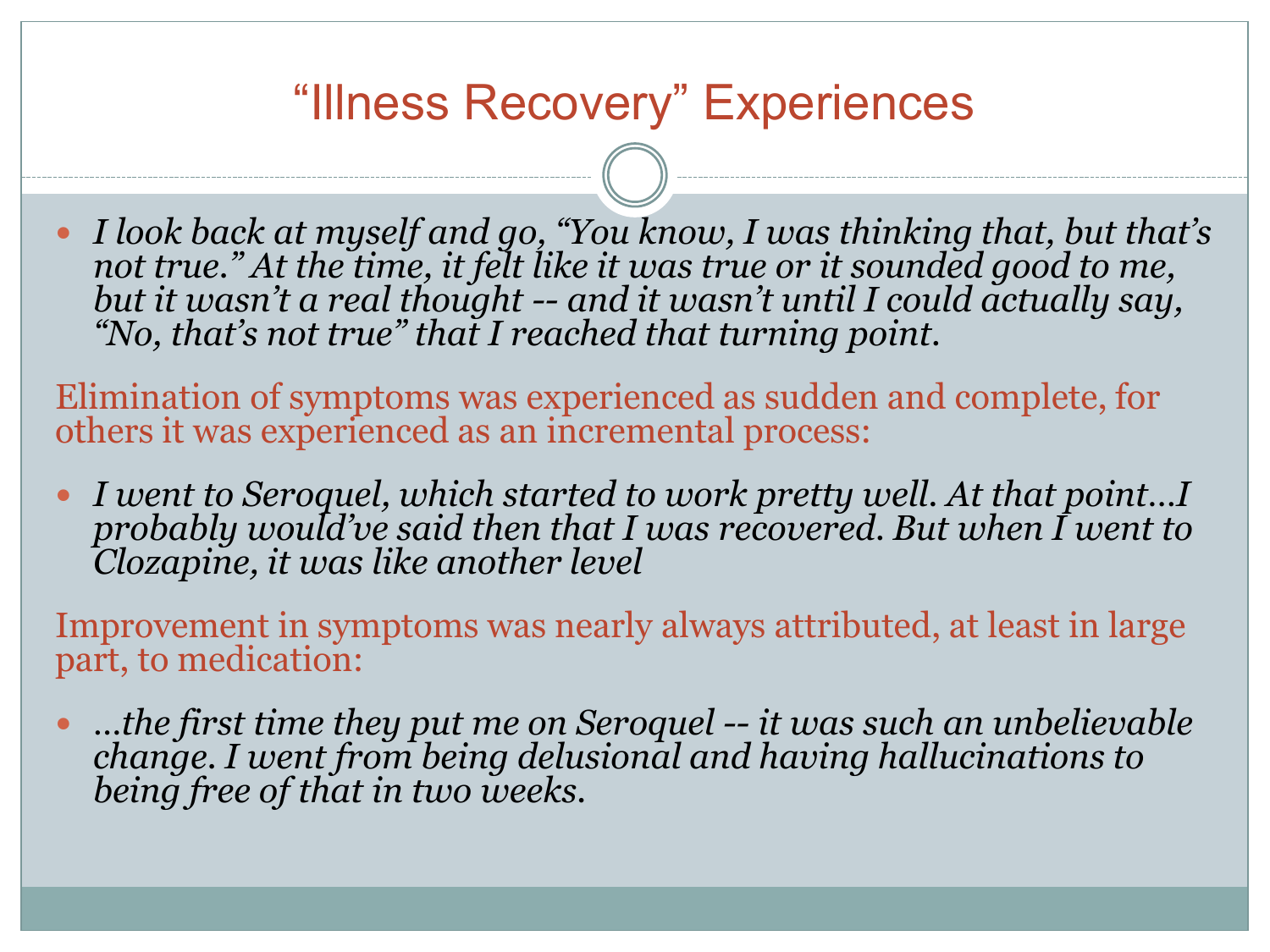## "Psychological and personal recovery"

- This category encompasses experiences of developing a meaningful and personalized understanding of the illness experience, regaining a sense of control and restoring a coherent sense of self.
- Twenty participants (67%) included one or more subthemes of psychological recovery in their recovery definitions. These processes were described by most individuals as essential before moving forward in social recovery.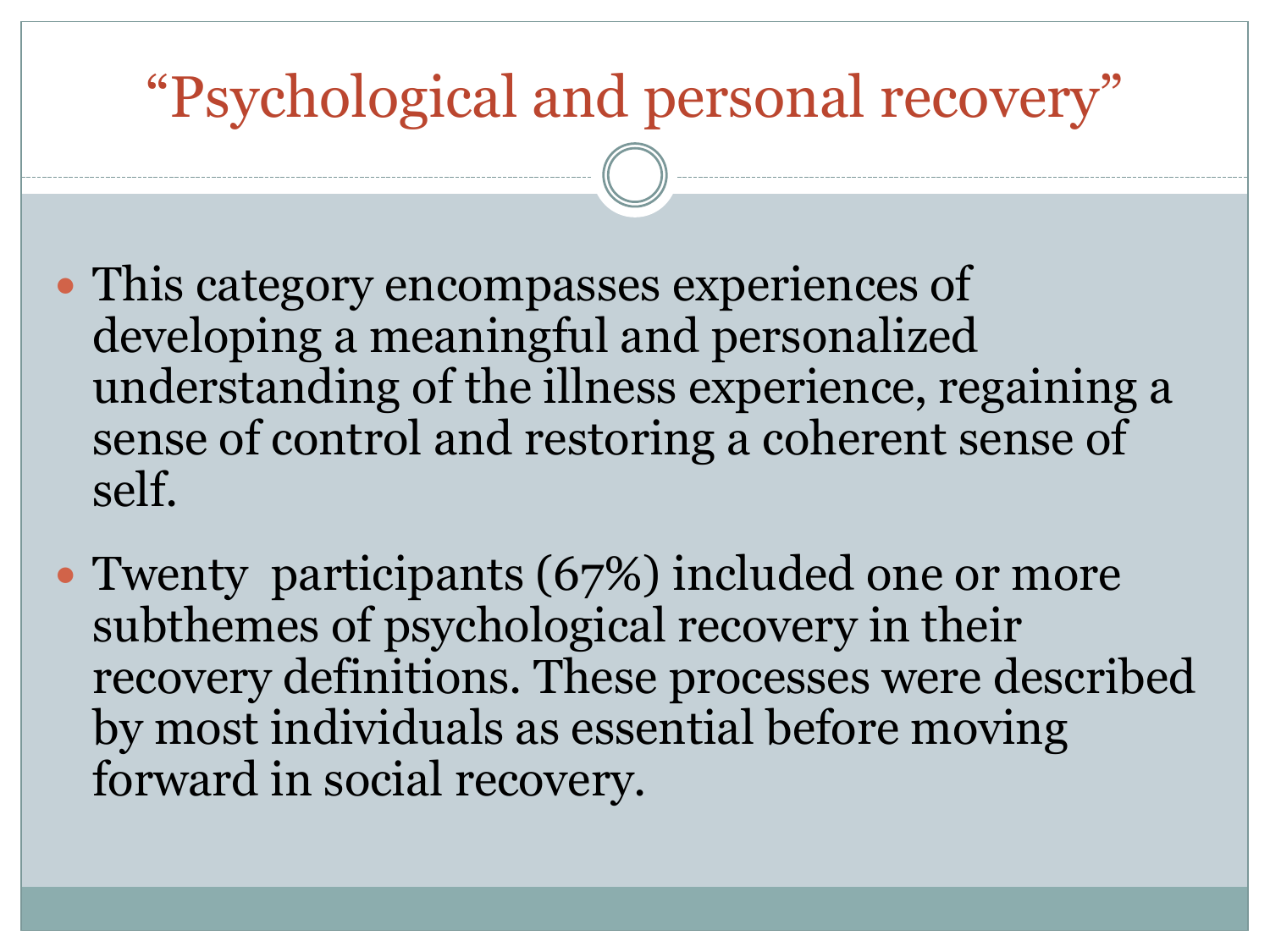## The question for meaning and acceptance

Turning points and processes:

- 1) "recognizing" a psychological problem
- 2) "reconciling" the personal meaning of the experience
- These processes were described as essential before moving forward in recovery
- Resolving the explanation-seeking and sensemaking processes differed between individuals
- Critical recovery processes in early recovery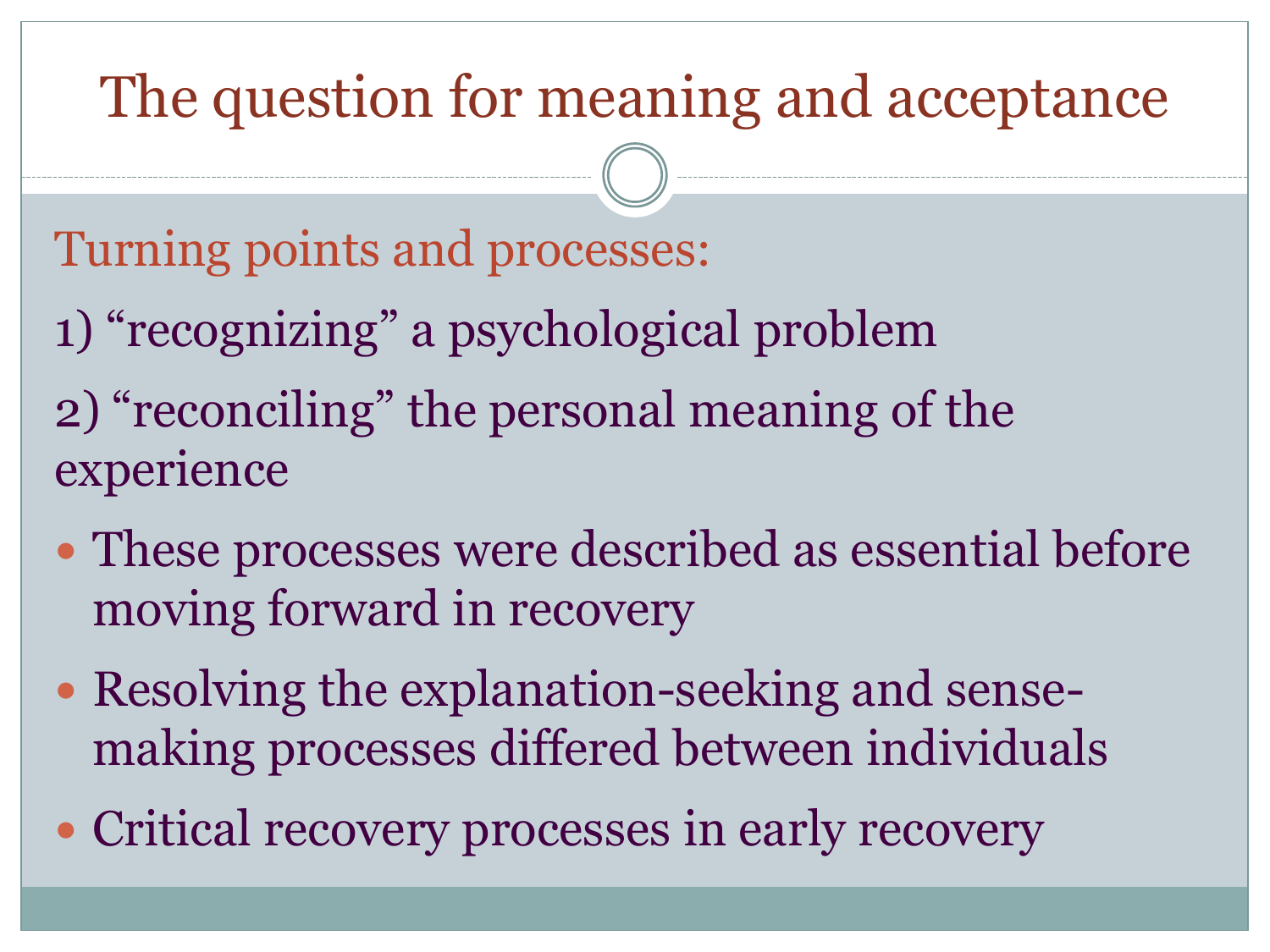## Developing Meaning: The first step

- "Knowing something was wrong" was described as an awareness of change in one's self-experience.
- The "recognition" turning point -- a realization that something had changed within himself or herself. This often followed an initial period where the psychotic symptoms were normalized until an awareness that something more serious was happening
- This turning point was described as occurring through various experiences
- Identification of the change as psychological in nature was crucial for the initiation of explanation (and help) seeking.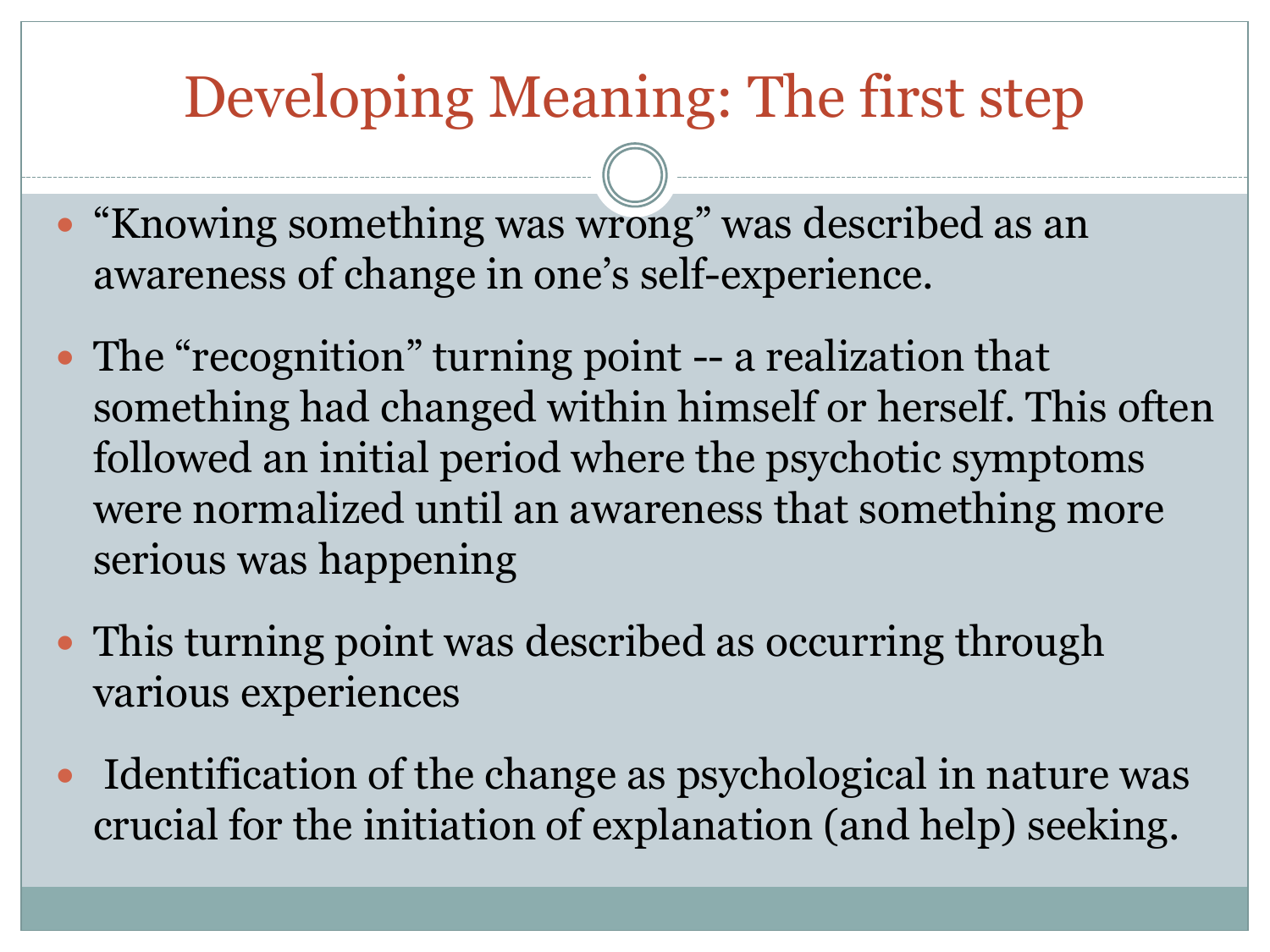### Developing Meaning: The second step

"Understanding/accepting the illness"

- Becoming reconciled with one's perspective on the meaning of the experience.
- Whether the experience is an illness, and if that illness will be short term or chronic.
- This resolution constitutes creating a coherent and plausible framework or explanation for the experience of psychosis congruent with the person's experience and beliefs.
- Large variability in the duration and distress associated with this recovery process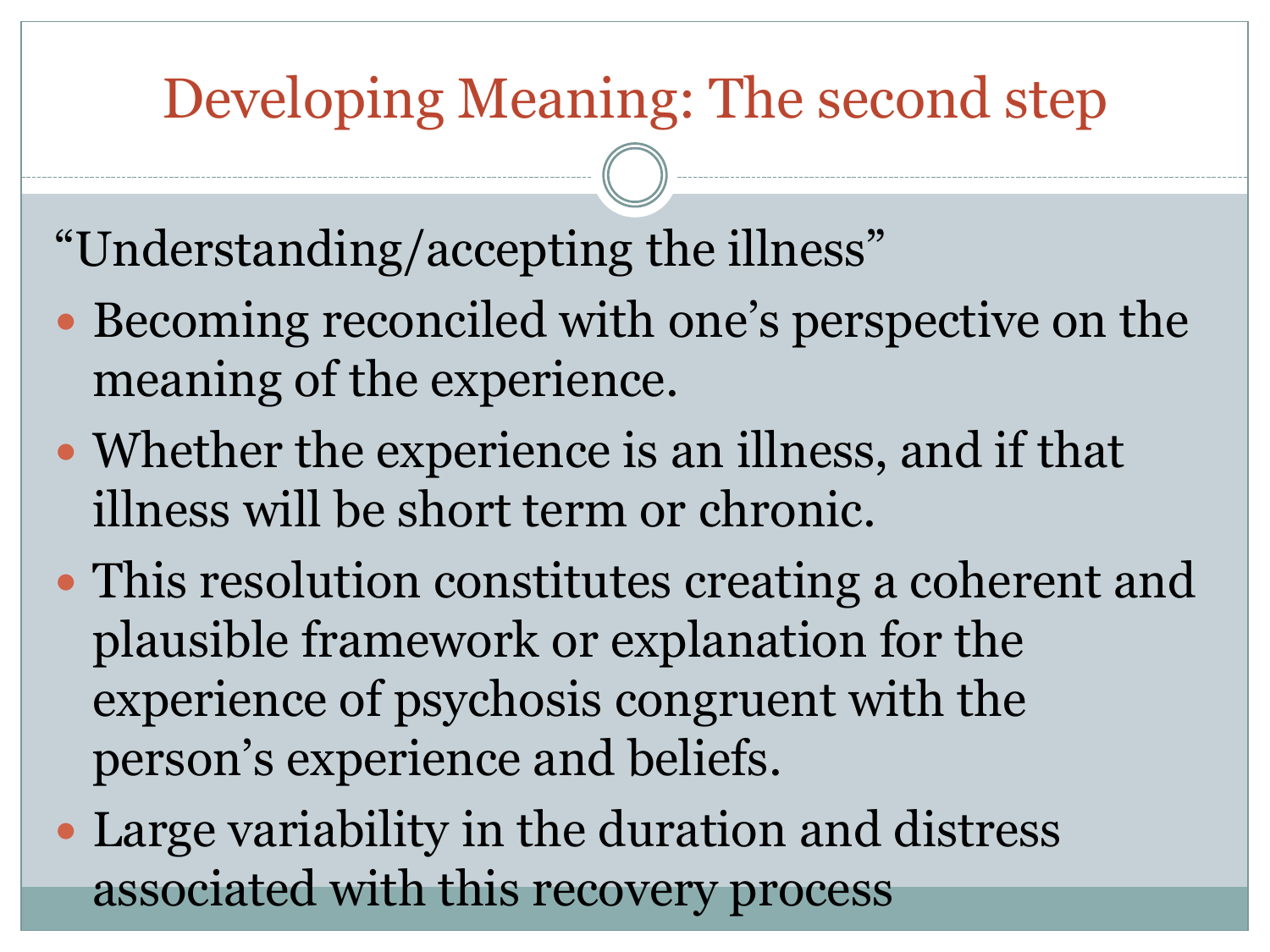### "ACCEPTANCE"

#### Explanation-seeking:

• - Seeking an explanation and forming a coherent account for the experience were critical in early recovery. This quest to "understand" was highly individual, depending on personal notions of mental illness, messages received from influential others, and direct illness experiences.

Reconciling the meaning of the illness ("acceptance") and implications for the future:

• Generally included accepting one's potential long-term vulnerability to relapse.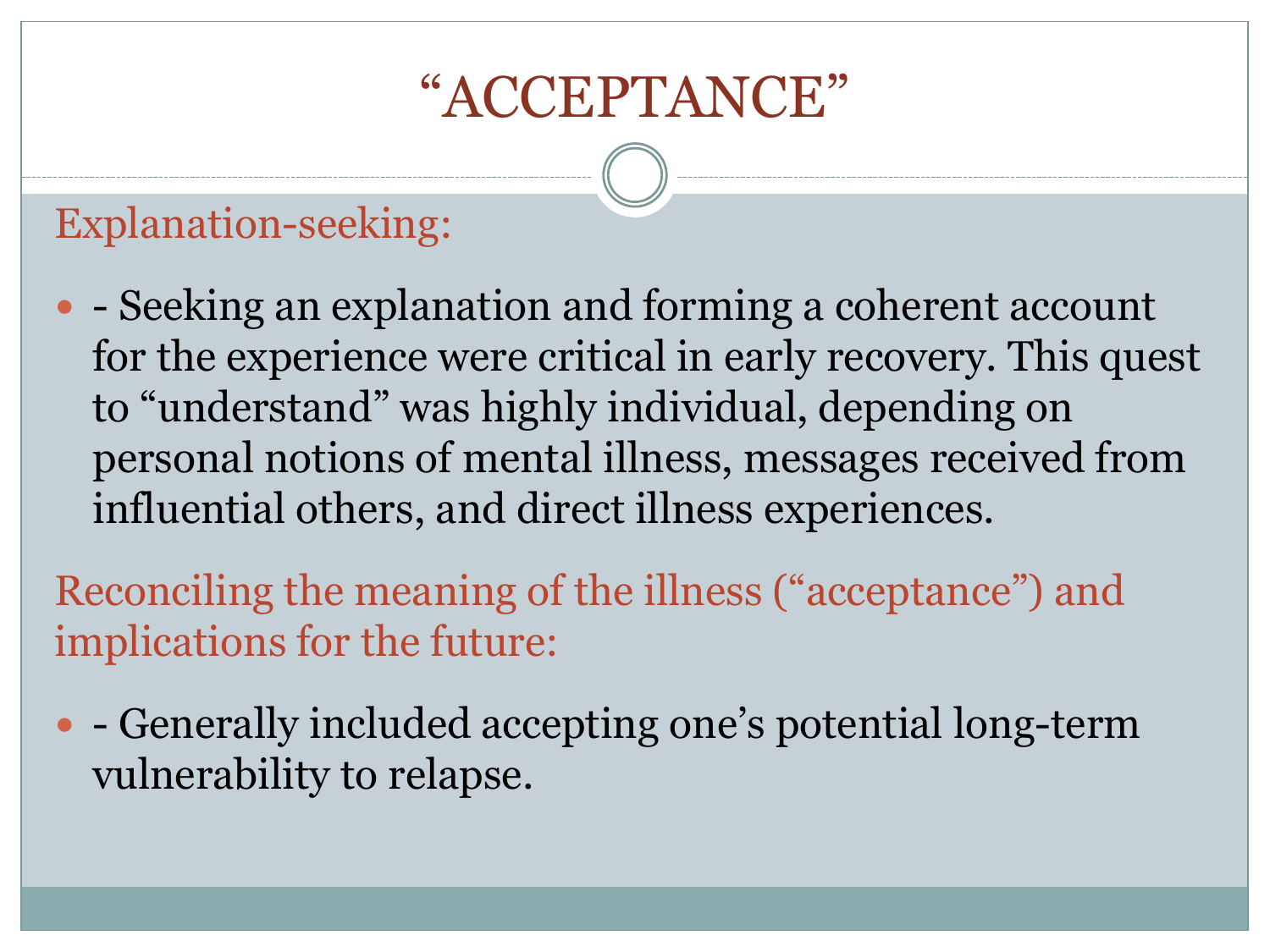Shifting from conceiving of the experience as an isolated event to that of an enduring illness was an essential experience in the recovery for many individuals

The experience of relapse was frequently identified as an important turning point in "acceptance"

*After I relapsed I'm thinking, "Huh, ever since I took the Olanzapine, all that went away after all, just like it did when I took the Risperidal." And I was like, "Oh, it's an illness." That was actually the, the pinnacle –But it took awhile for me to get…to realize that.*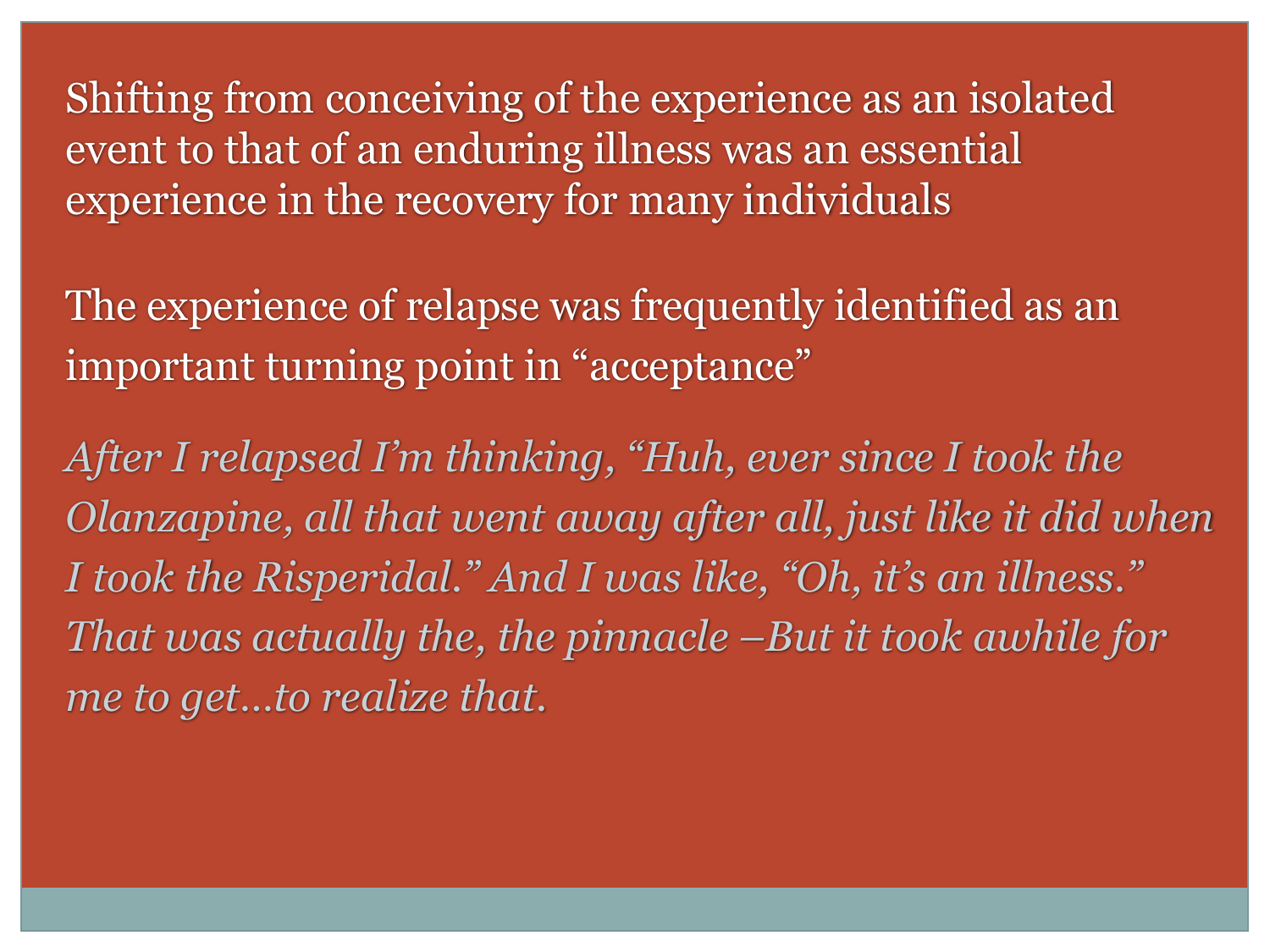## Reconciling the "meaning" of psychosis

- Included adjustment to the idea of having a mental illness and all of the perceived ramifications on personal and social identity.
- Some individuals described experiencing feelings of powerlessness and multitude of losses associated with the experience:
- *And I had this huge, uh, breakdown because I thought that here I was living for, like…two years and I thought I knew who I was but then it's like…that idea is…not true, so then you have to rebuild who you are all over again.*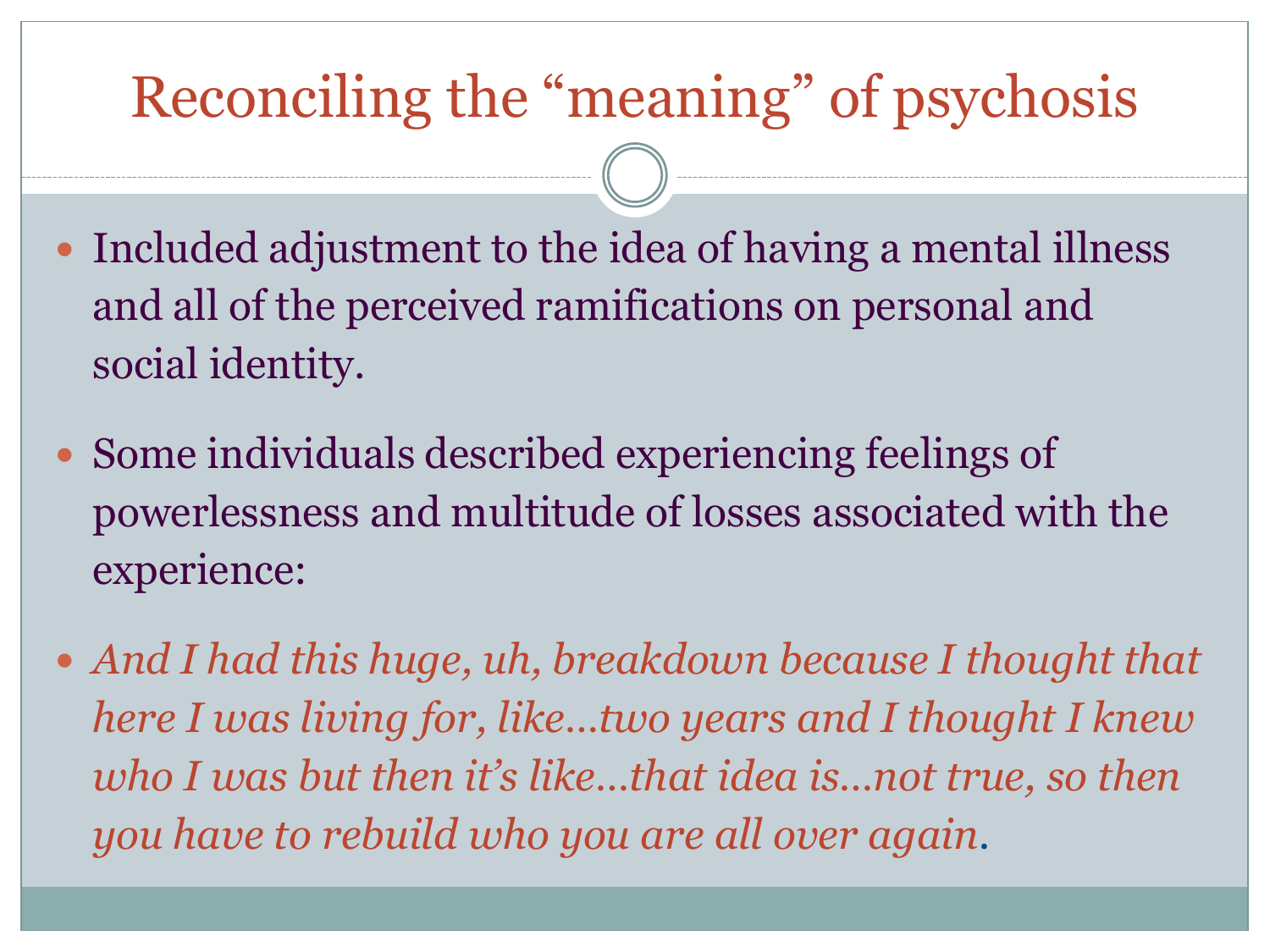#### Barriers to reconciling meaning

- Some participants described a prolonged struggle before reaching this point of constructive acceptance of illness. They inevitably identified and emphasized this process as an essential turning point in their recovery:
	- *I think I was just putting the schizophrenia aside. And I wasn't dealing with it. I think the reason why I relapsed was, I still hadn't dealt with acceptance - - a big part of turning things around for myself was no longer worrying about -- the stigma.*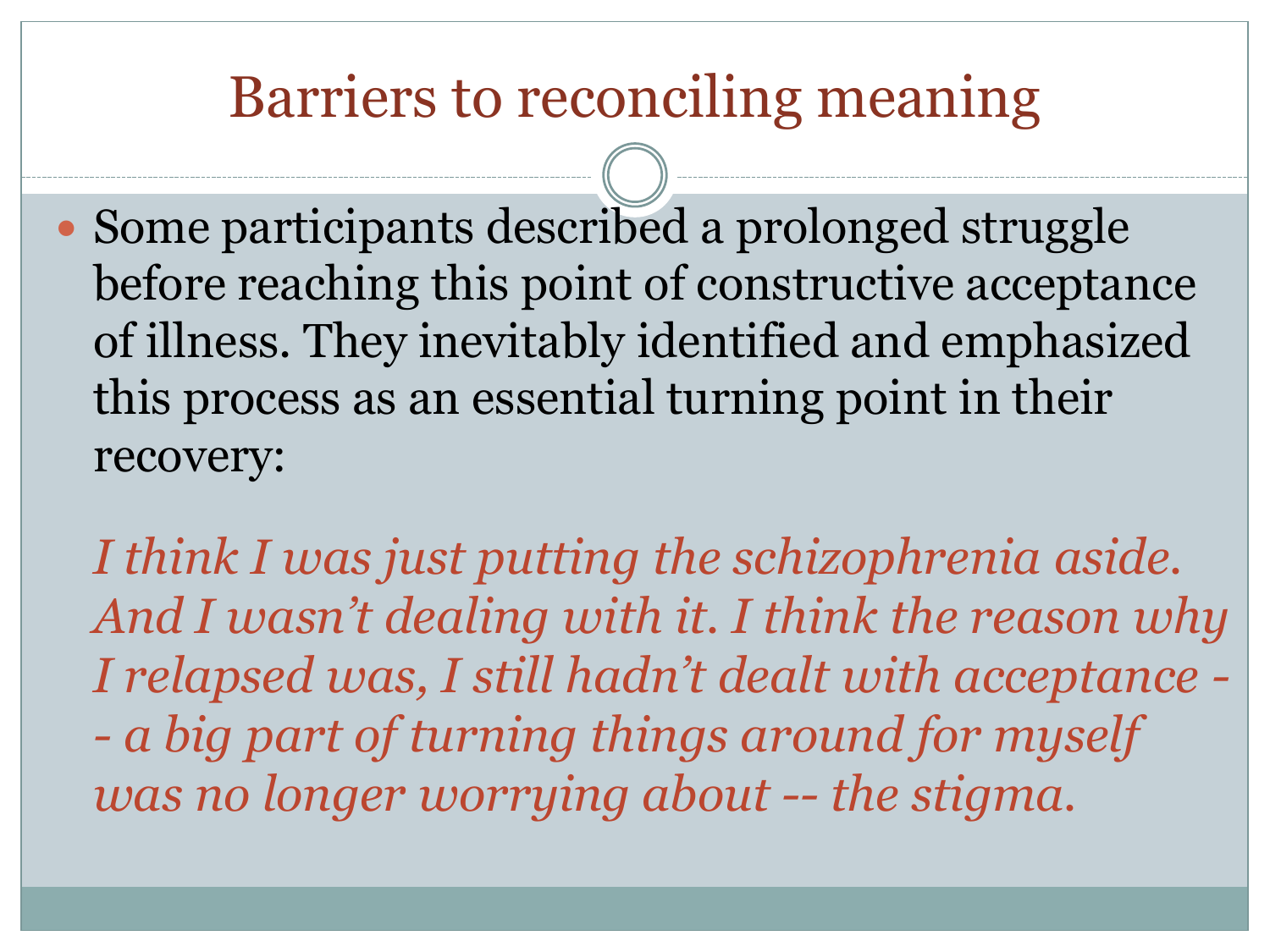#### Psychological or Personal Recovery: Restoring Self

 This category encompasses various processes of self-enhancement and reconstruction, whereby individuals rebuilt a positive identity.

1) Enhancing self-concept

2) Redefining self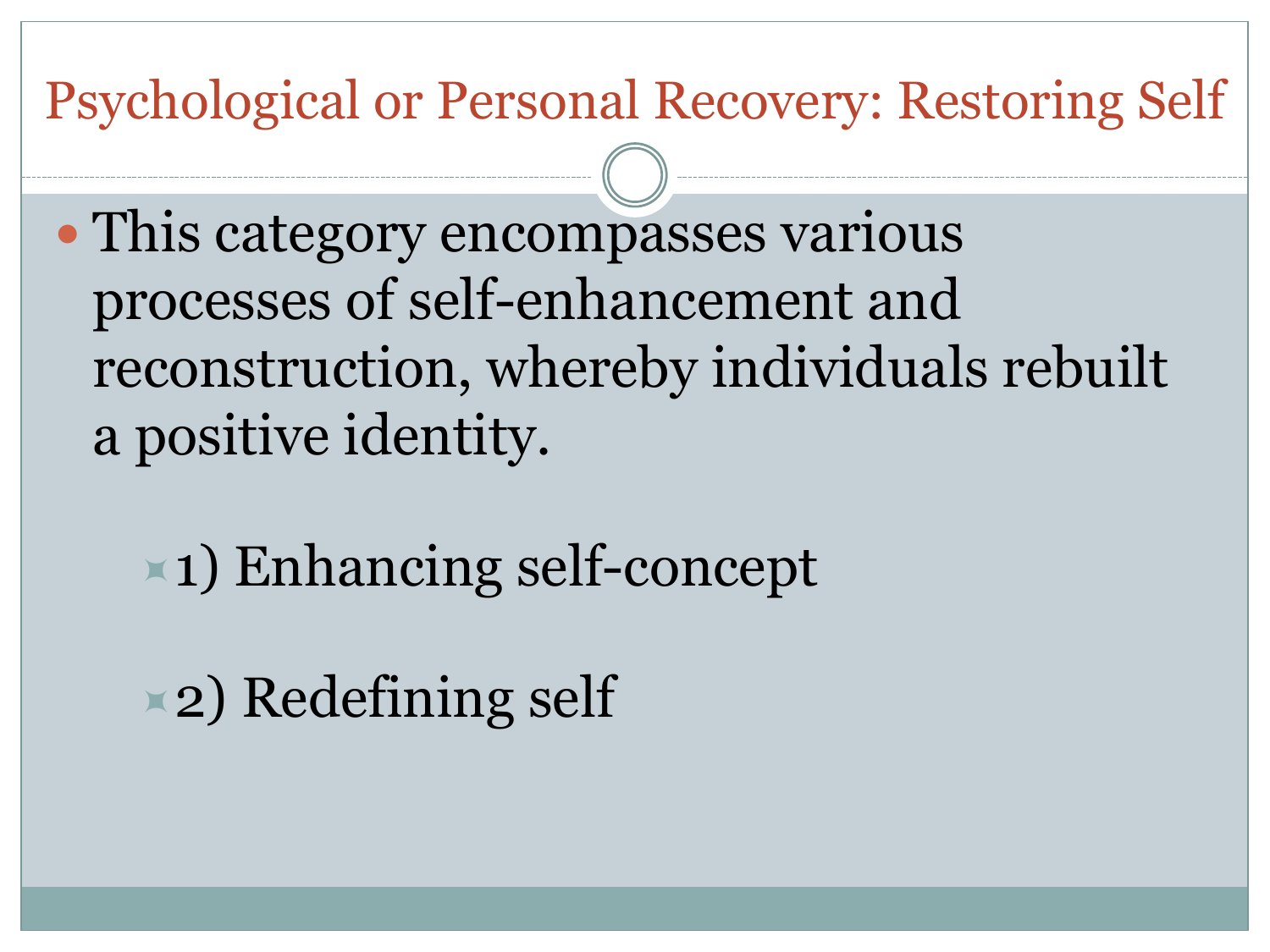#### Psychological or Personal Recovery: Restoring Self

- The rediscovering of previous talents, abilities or positive traits promoted a positive self-concept, enhancing a sense of worth and accomplishment, and providing linkages between "pre-illness" and current identities.
- The discovery of new abilities or positive traits, often as a result of the illness experience, was also described as beneficial for self-regard and self-confidence.

*I feel like I've grown and I feel like a better person -- I think before I was just letting life go by and living for the next party. I've grown -- and I've found…a new passion.*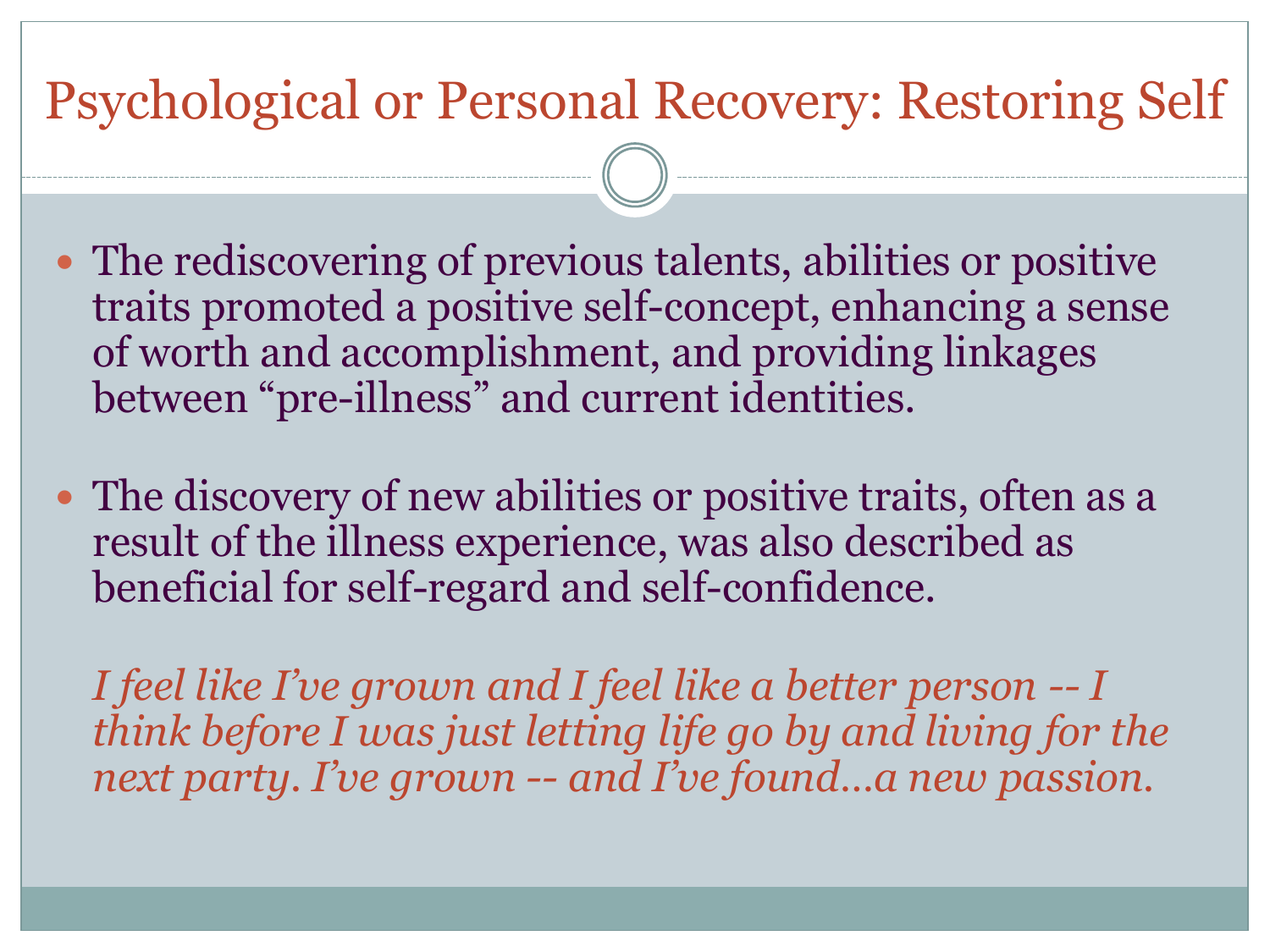### SOCIAL AND FUNCTIONAL RECOVERY

- Eighteen (60%) participants included domains of both social and functional recovery in their recovery definition
- This category incorporates the themes of being able to or knowing how to talk to people, working or going to school, having friends, and having a partner or spouse
- Main themes: Role resumption and relationship engagement and repair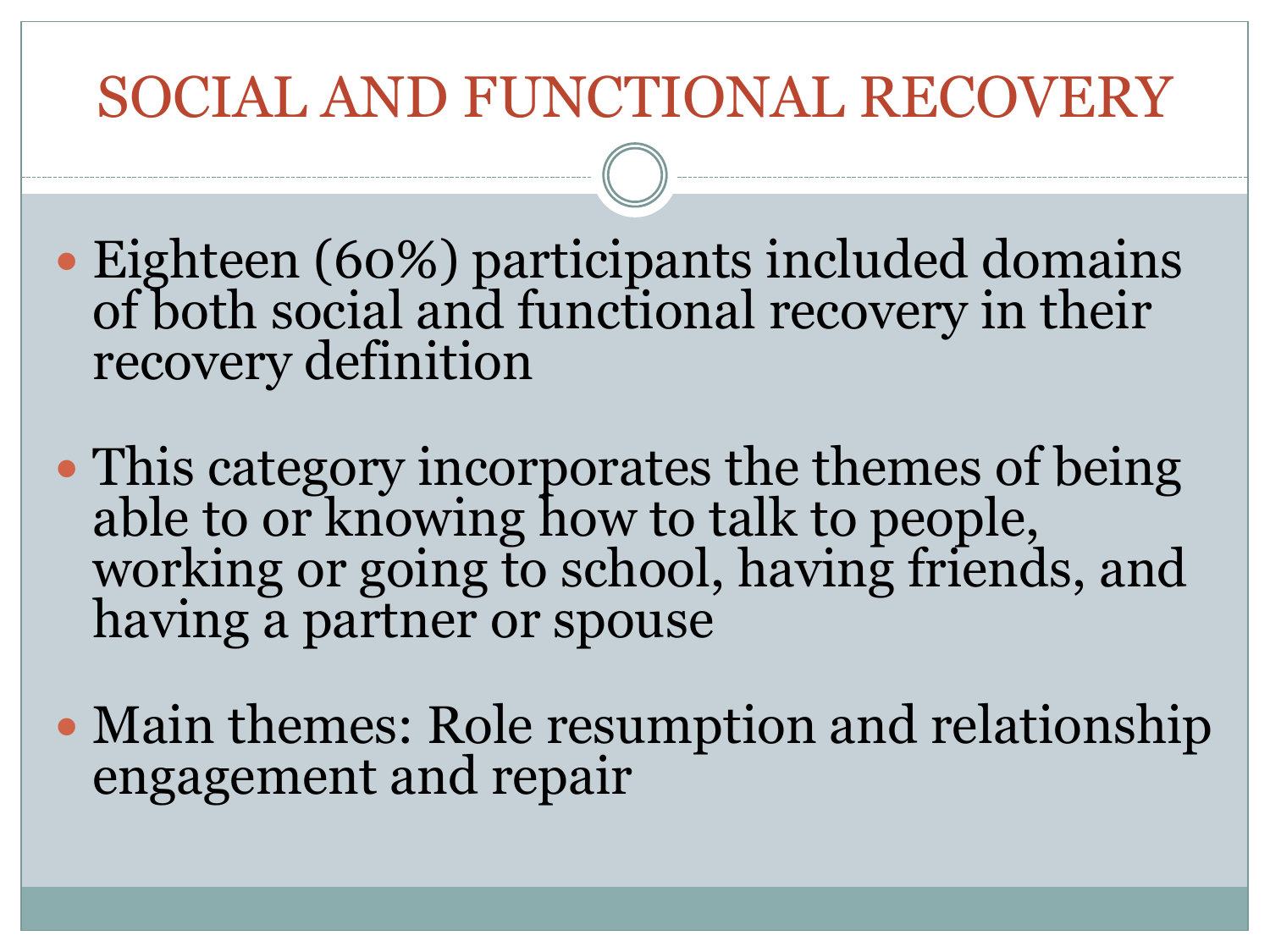### ROLE RESUMPTION

- Twelve individuals (40%) indicated specifically that return to role was a critical *turning point* in recovery
- Individuals returning to post-secondary studies spoke with passion about the importance of this role resumption to their recovery
- This role provided an intact sense of continuity, social identity and hope for retention of life goals and expectations for the future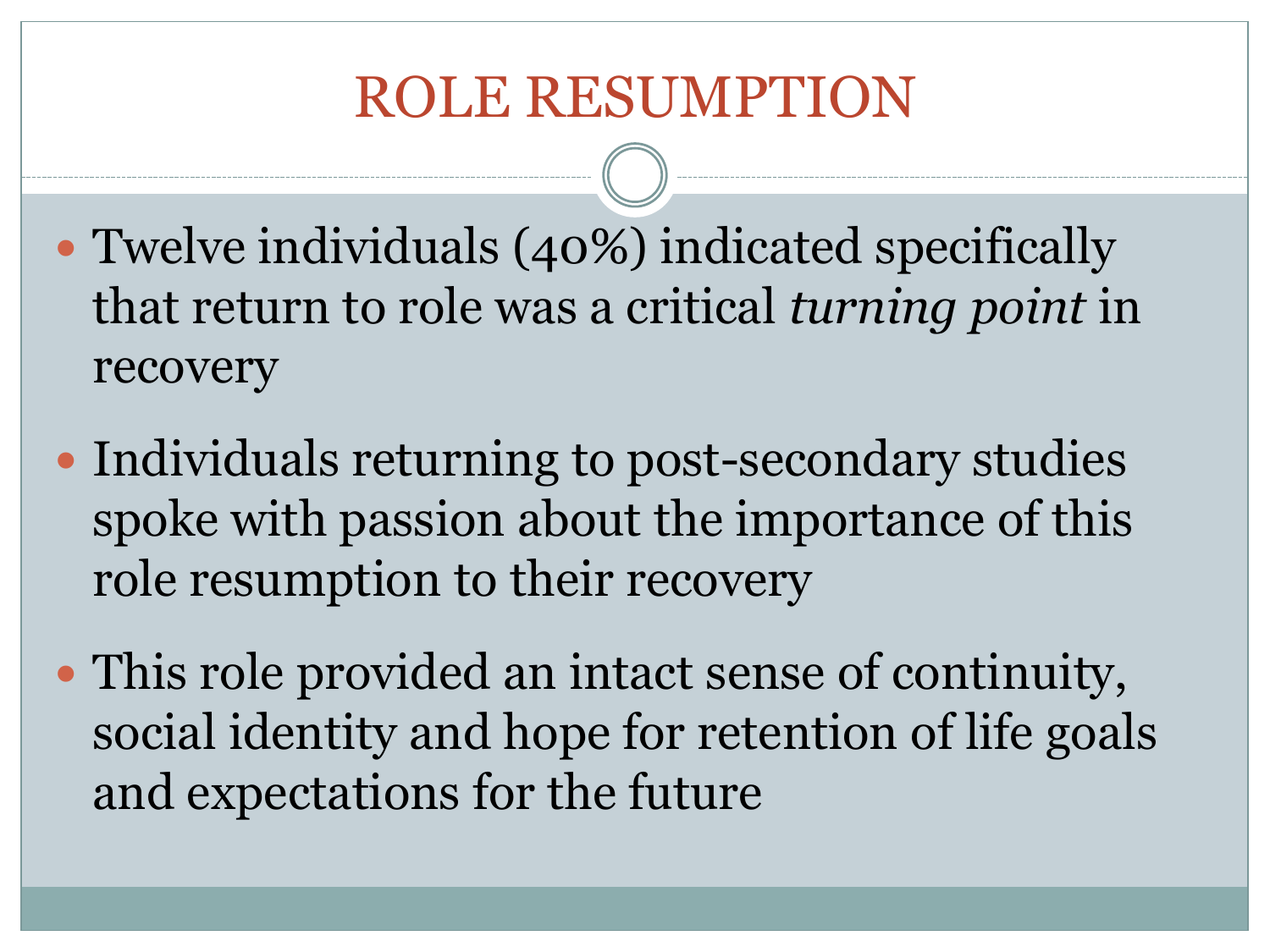At its essence, the meaning of social recovery was attaining a positive social identity and social inclusion:

*I'll know if recovery's occurred for myself when I do get a job and I keep the job. And I do make new friends and get into a relationship. So once those things start happening and I'm able to keep those things in my life, then I'll know recovery has happened.*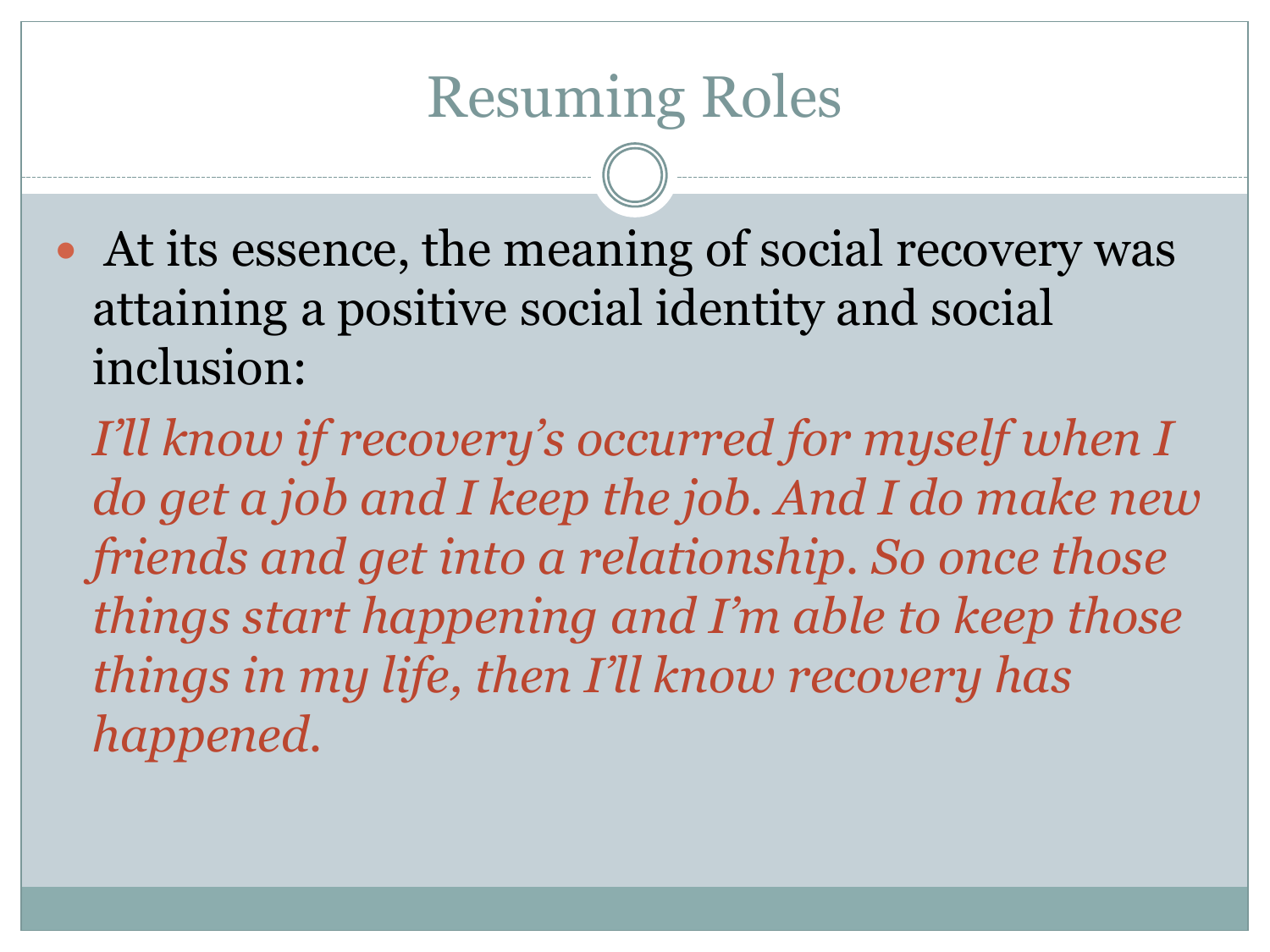*School was a pretty good turning point too -- sort of gave me something to concentrate on, focus on and look forward to going to the next week.*

*…going back to university was difficult. But…I got through it and I have the degree to show for it - and you can't take that away from someone -- it's gonna stay with you for the rest of your life. It makes me stronger knowing that I graduated and got through it.*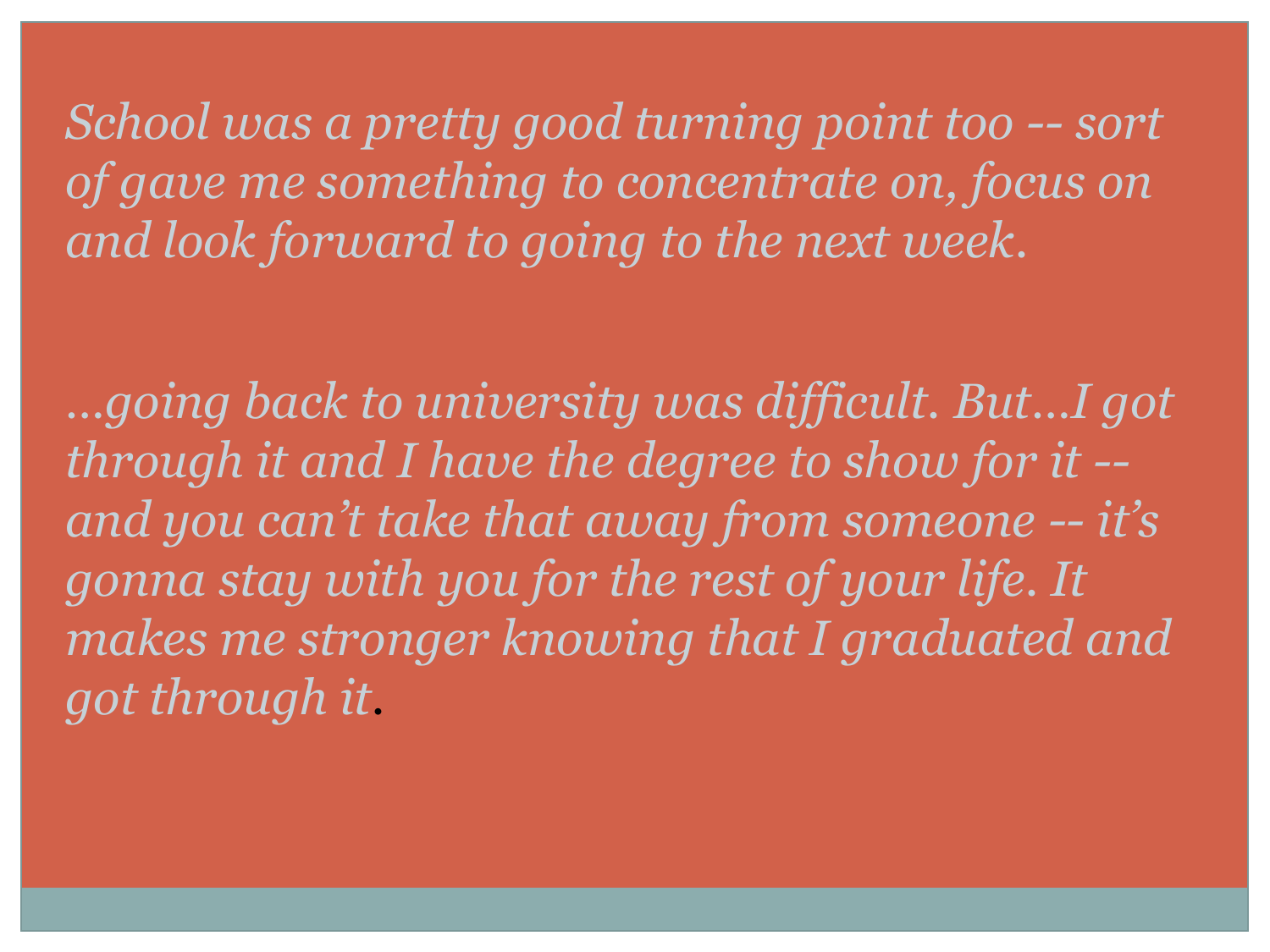## Relationship Engagement and Repair

- Importance of participation in fulfilling relationships
- All types of relationships were identified as important in social recovery: peers, family members, coworkers, romantic partners, and service providers.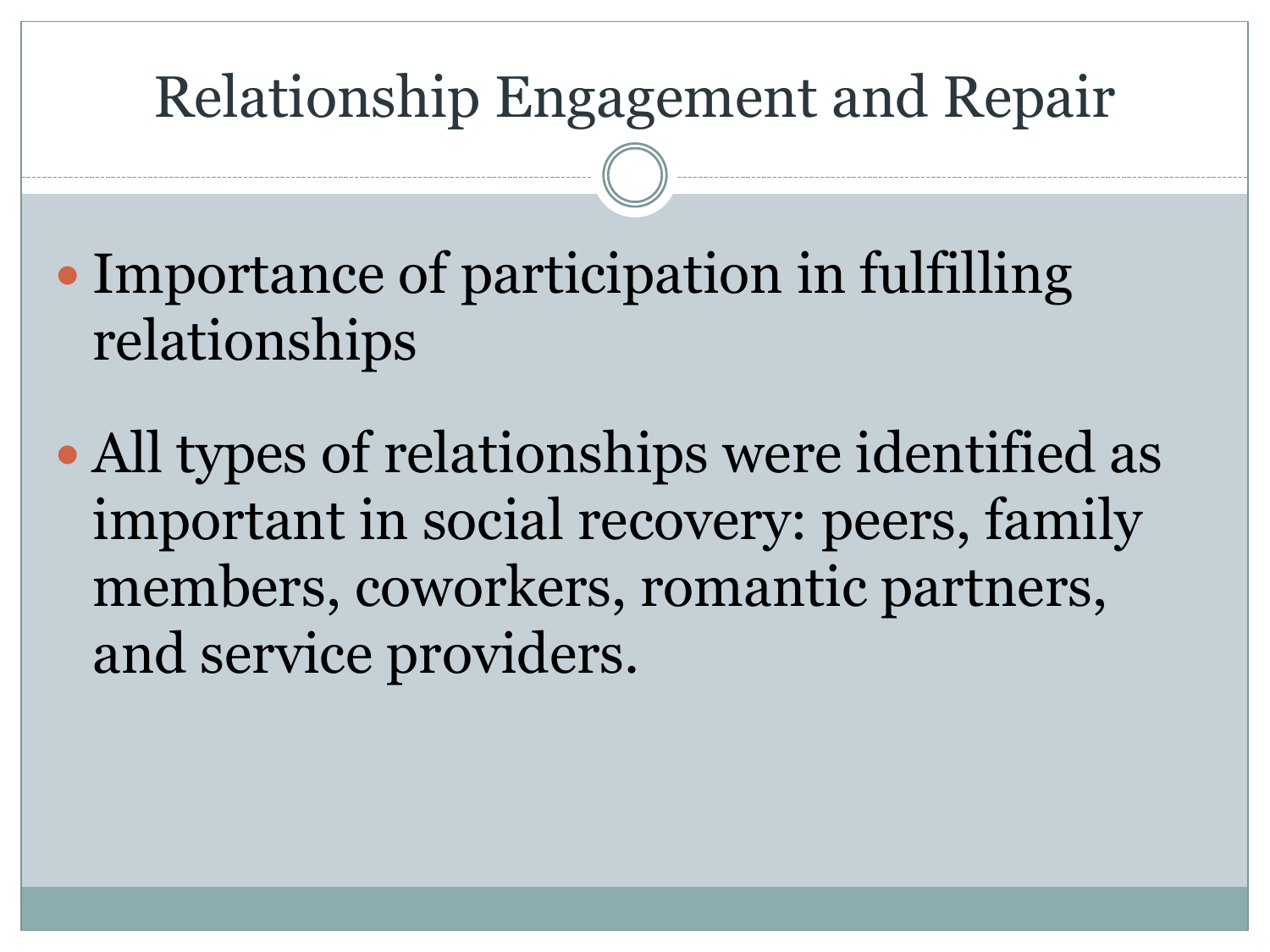## Peer Relationships

- Participation in peer relationships was identified as very important in the recovery process.
- The effect of the illness experience on peer relationships was highly varied, ranging from minimal to severe social disruption.
- Therefore the tasks of social recovery varied according to experienced social consequences of the illness experience, and included re-engaging in friendships, repairing damaged friendships or initiating new friendships.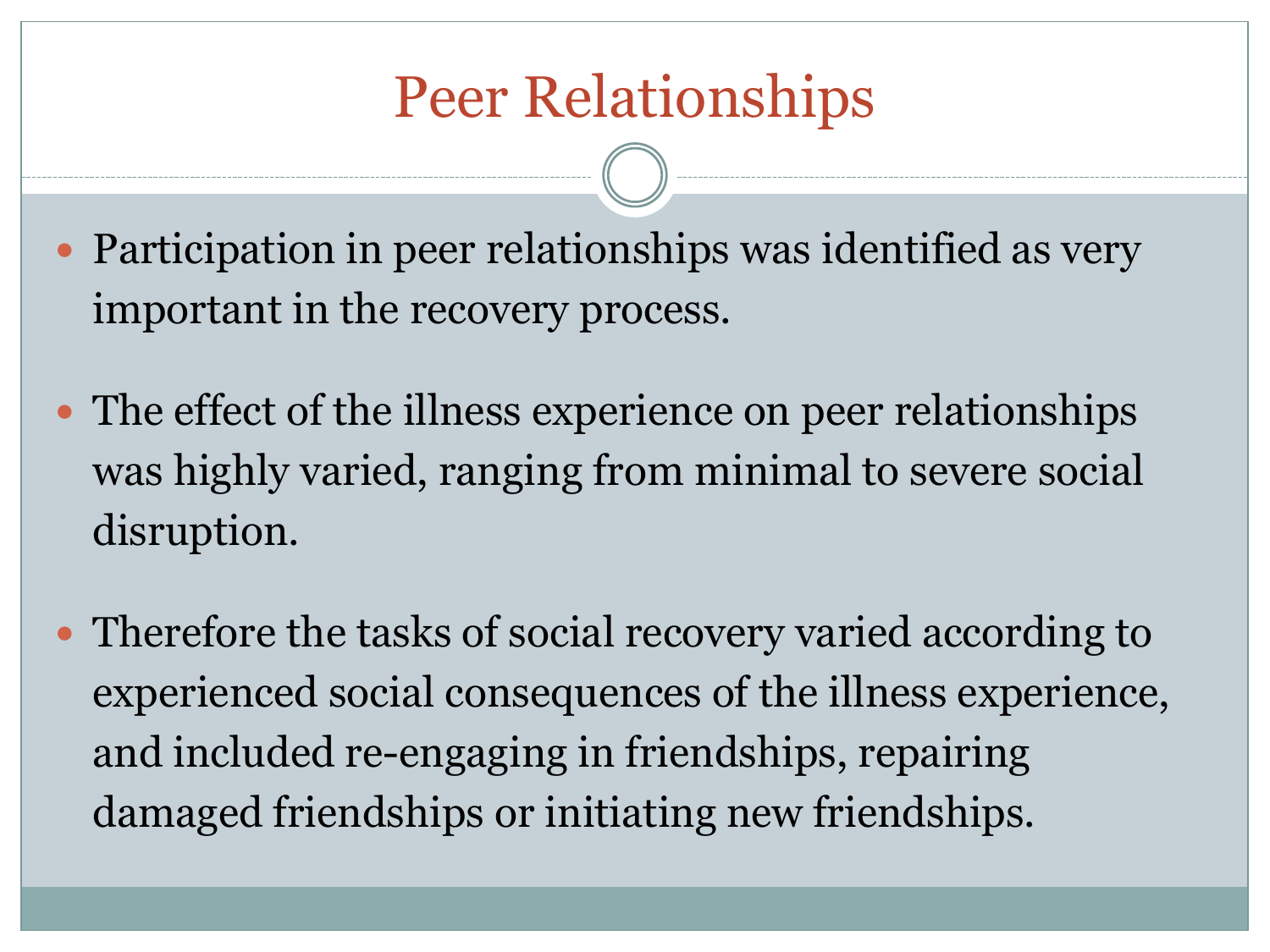# Other Relationships

#### Family relationships

 Repair and engagement in these relationships was a very important part of the recovery process for many individuals.

#### Romantic relationships

- A frequently identified important part of recovery
- Themes of challenges and successes in romantic relationships
- Initiation of romantic relationships was described as very challenging, and success a frequently identified turning point:
- *I changed for the better after – when I met my boyfriend. That's when I had more…love for life. It's like…I was feeling so messed up, but after I met him, it was like I had someone to live for.*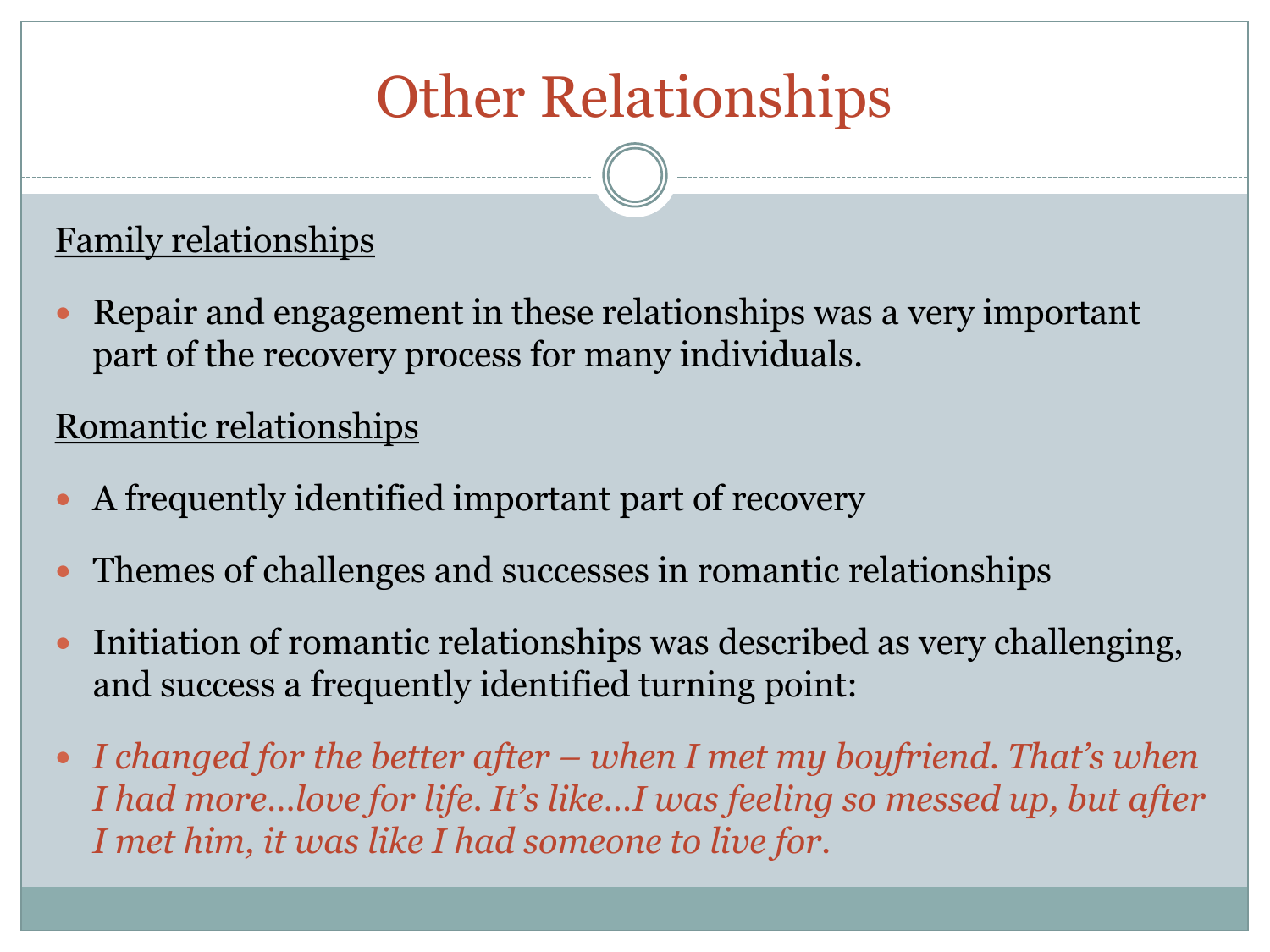### Social and functional recovery

- **Restored social confidence and worth** was a very critical component of recovery for many informants:
- *That's the biggest thing since I've been ill - my confidence has gone way down. I'd let people push me around. I'd avoid conflict and confrontations… and I worried a lot about what people thought. Now my confidence…I started to get my confide-, happiness back.*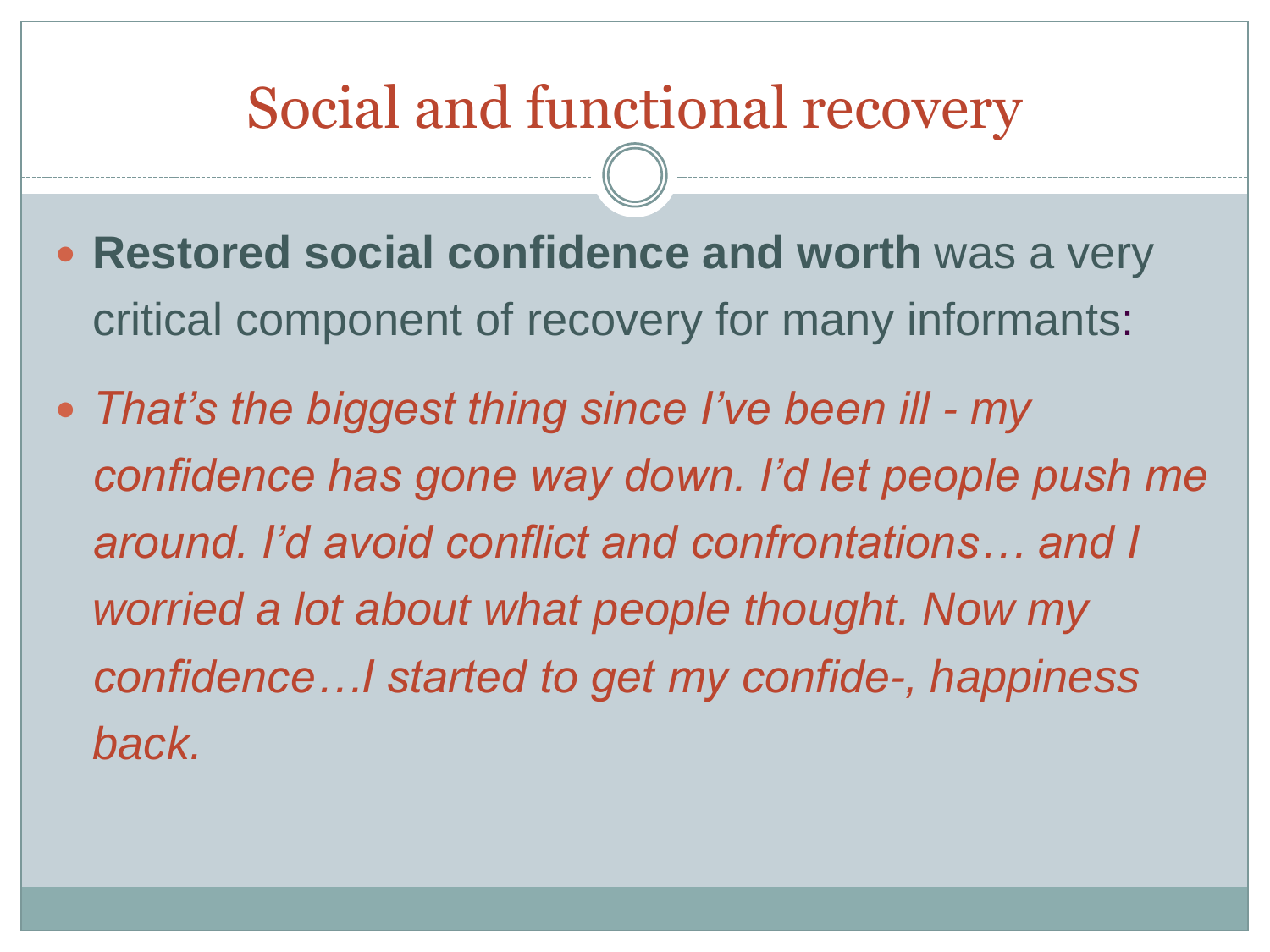## Treatment Negotiation

- Negotiating meaningful and active participation in treatment, while avoiding engulfment in the patient role/label
- The trajectory of change in treatment perceptions and attitudes differed greatly between individuals.
- Treatment-related recovery turning points reflected a *turning towards treatment*, and included:
	- o engagement with treatment
	- disclosure of problems and experiences
	- $\circ$  events that engendered trust in the treatment provider(s)
	- a change of medication, or sustained medication adherence/acceptance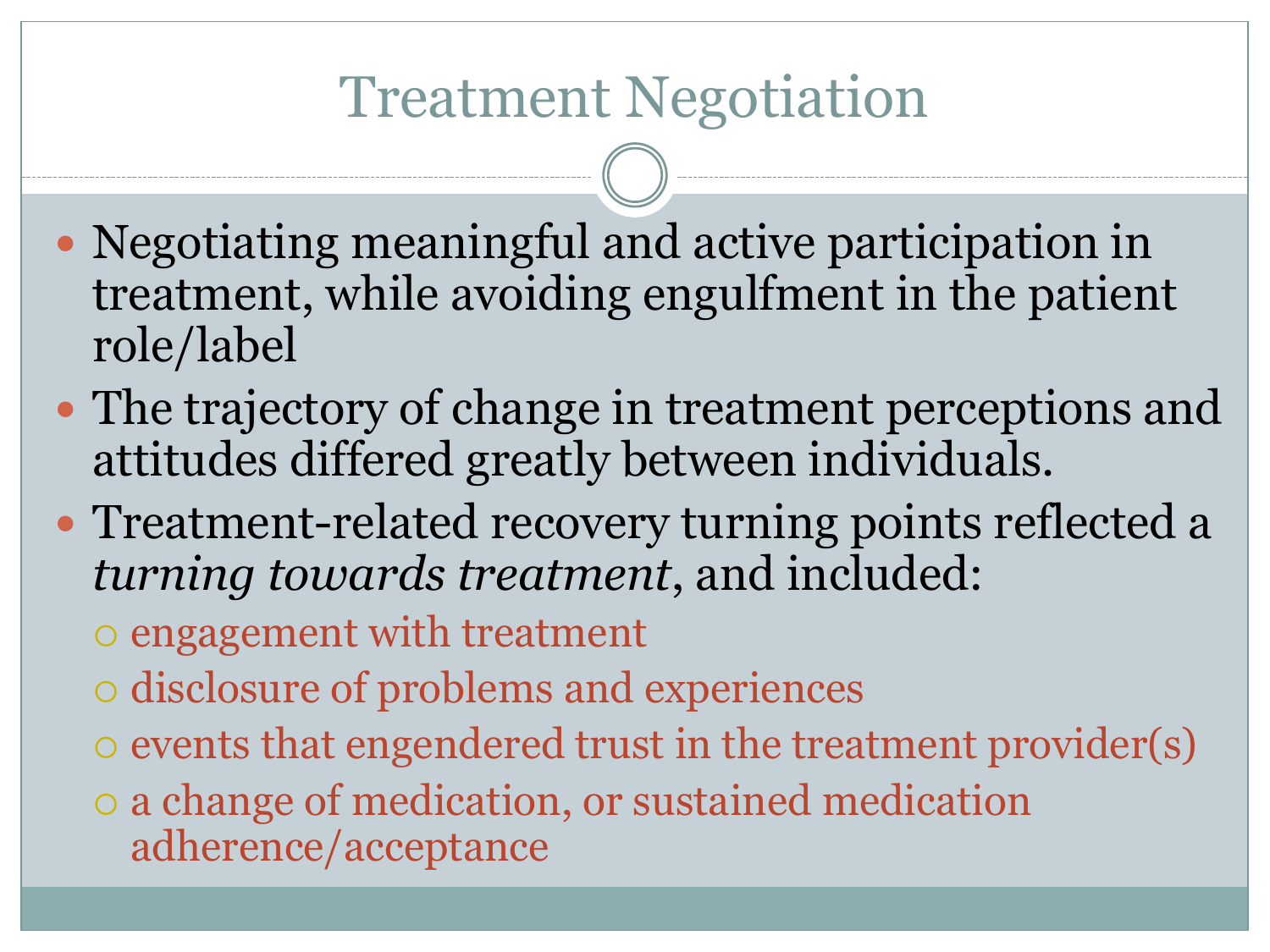#### Variation in Recovery Narratives

- Some recovery trajectories were described as relatively simple/quick and others quite complex/prolonged.
- Variations between individuals in the magnitude of described self and social functioning disruption, duration of the illness-acceptance process and the treatment engagement process greatly influenced the experience of recovery.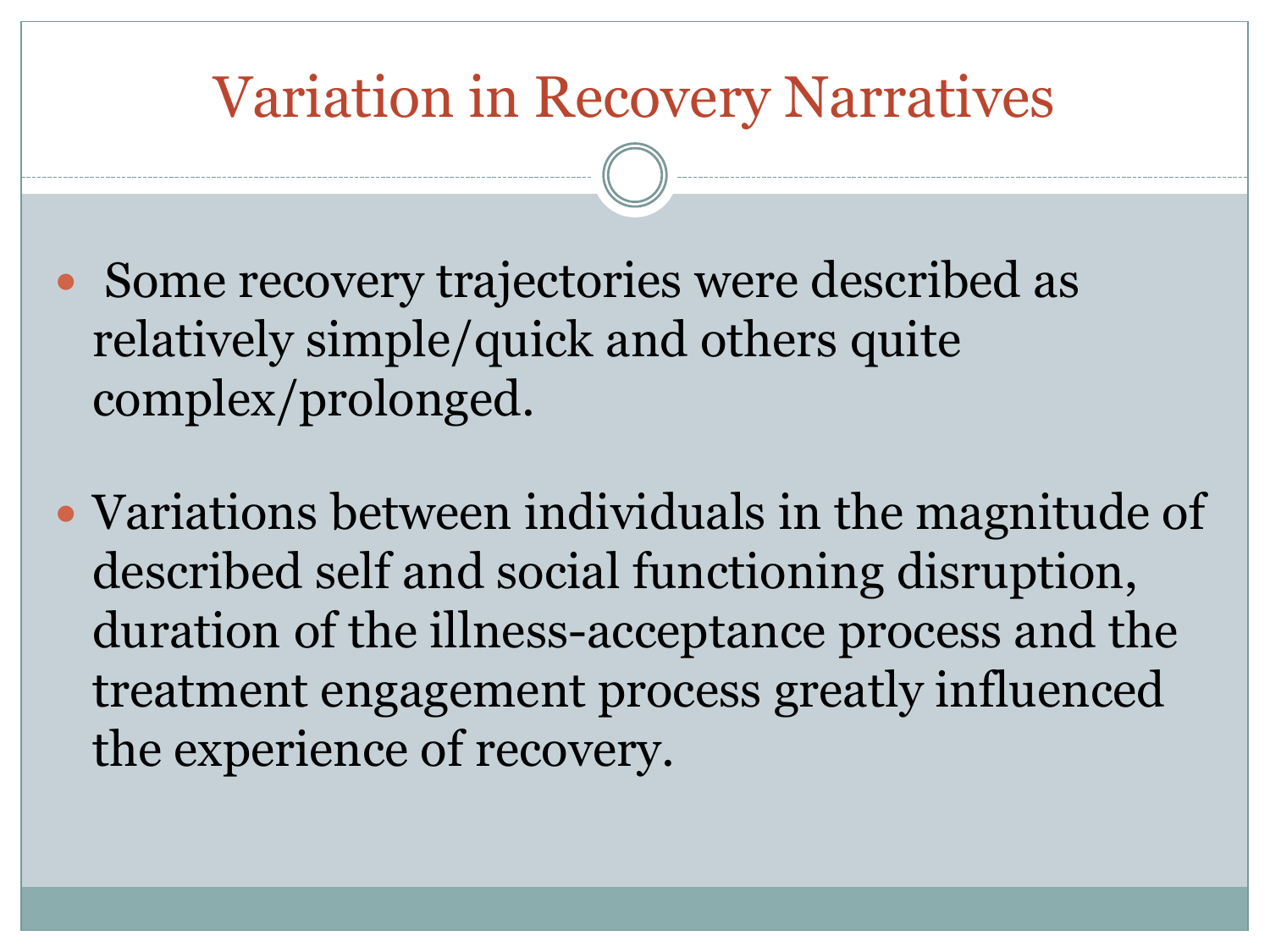## "Complicated" Recovery

For those that were prolonged the following factors were often identified as part of the recovery experience:

- Considerable disruption of self-concept
- Difficulty with recognizing illness
- Difficulty with reconciling illness (relapse necessitated revision)
- Difficulty (re)establishing nurturing relationships
- Significant role disruption
- Associated with demoralization prior to illness integration, and guilt and regret post integration
- High risk for service disengagement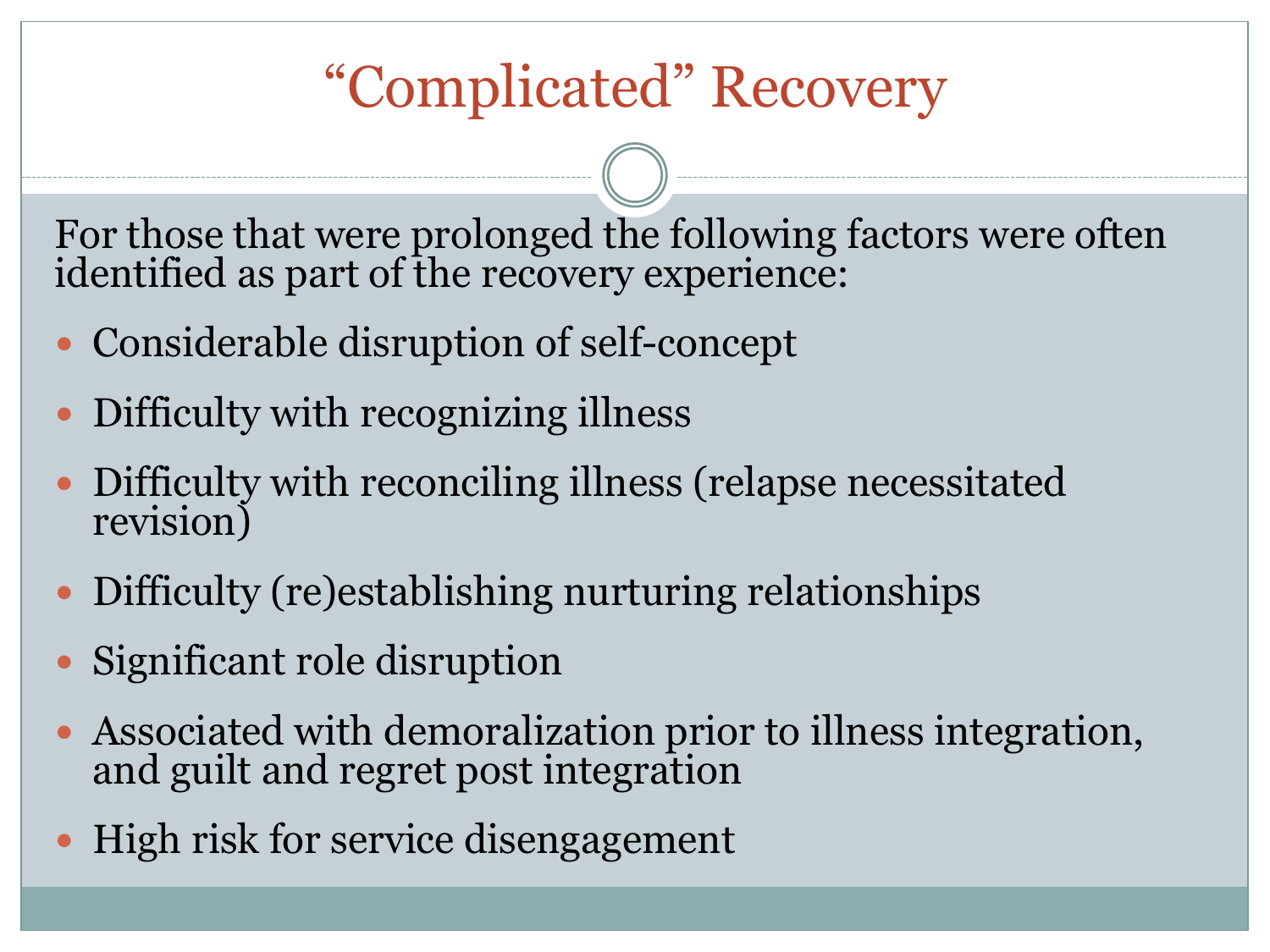#### Implications of "Complicated" Recovery: "Acceptance"

- Variations in level of difficulty experienced in **acceptance of illness** suggests that the impact of psychosis on selfconcept likely involves a confluence of interactive factors
- The outcome of meaning-making appears to have very important implications in terms of **emotional consequences** (e.g. demoralization) and **behavioural responses** (e.g. medication adherence).
- Therefore, this **development of meaning may be critical in determining future course of the disorder.**
- As these processes are most fluid early in recovery, further understanding of these change processes would aid development of optimal early treatment initiatives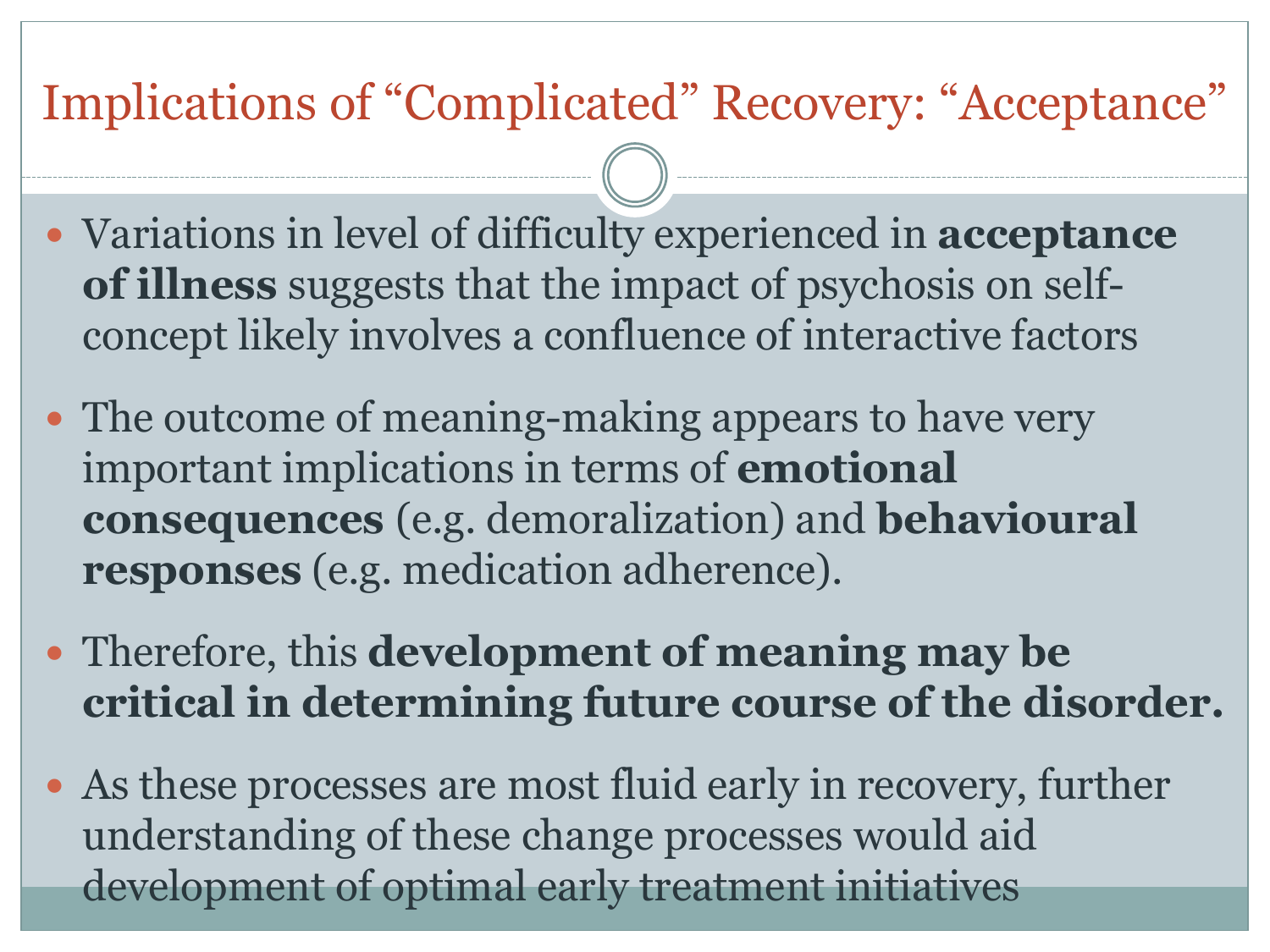#### EIP Service Delivery Implications: Acceptance

- Differences in **illness acceptance trajectories** have important implications for understanding psychological adjustment to the experience and treatment of psychosis
- A critical process in early recovery  $-$  a cornerstone for other recovery processes
- Emphasizes the importance of assisting individuals with the construction of meaning following the initial illness experience (e.g. providing meaningful information, meeting clients "where they are at" in the process, fostering peer-topeer conversations, etc.)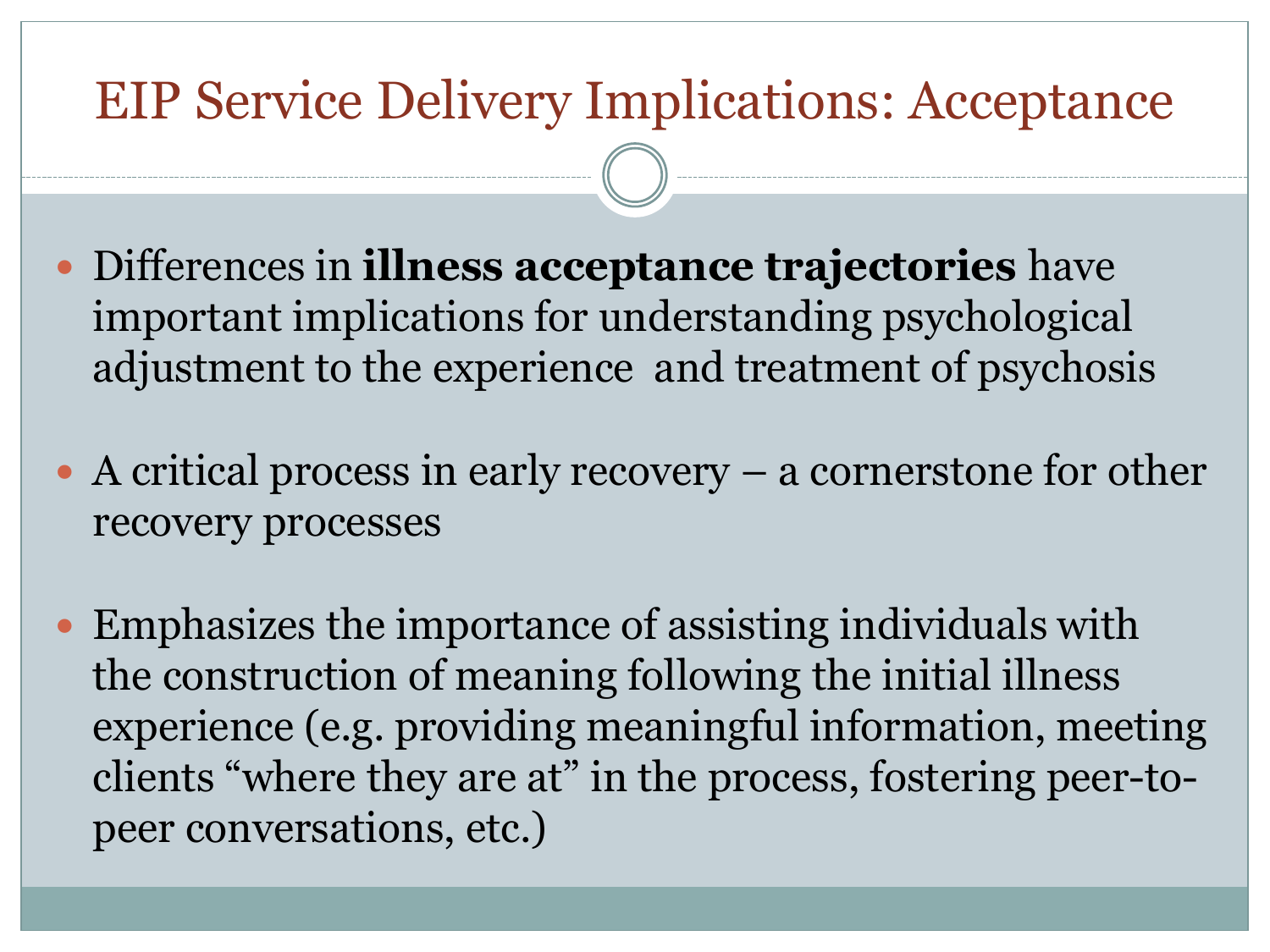### "Complicated" Recovery: Role Disruption

- These findings emphasize the importance of the subjective experience of role disruption and relationship challenges following onset of the disorder in potentially having long-term consequences for the individual's sense of self (psychological and personal recovery)
- Critical turning points were frequently cited that occurred after 2 years following illness/treatment onset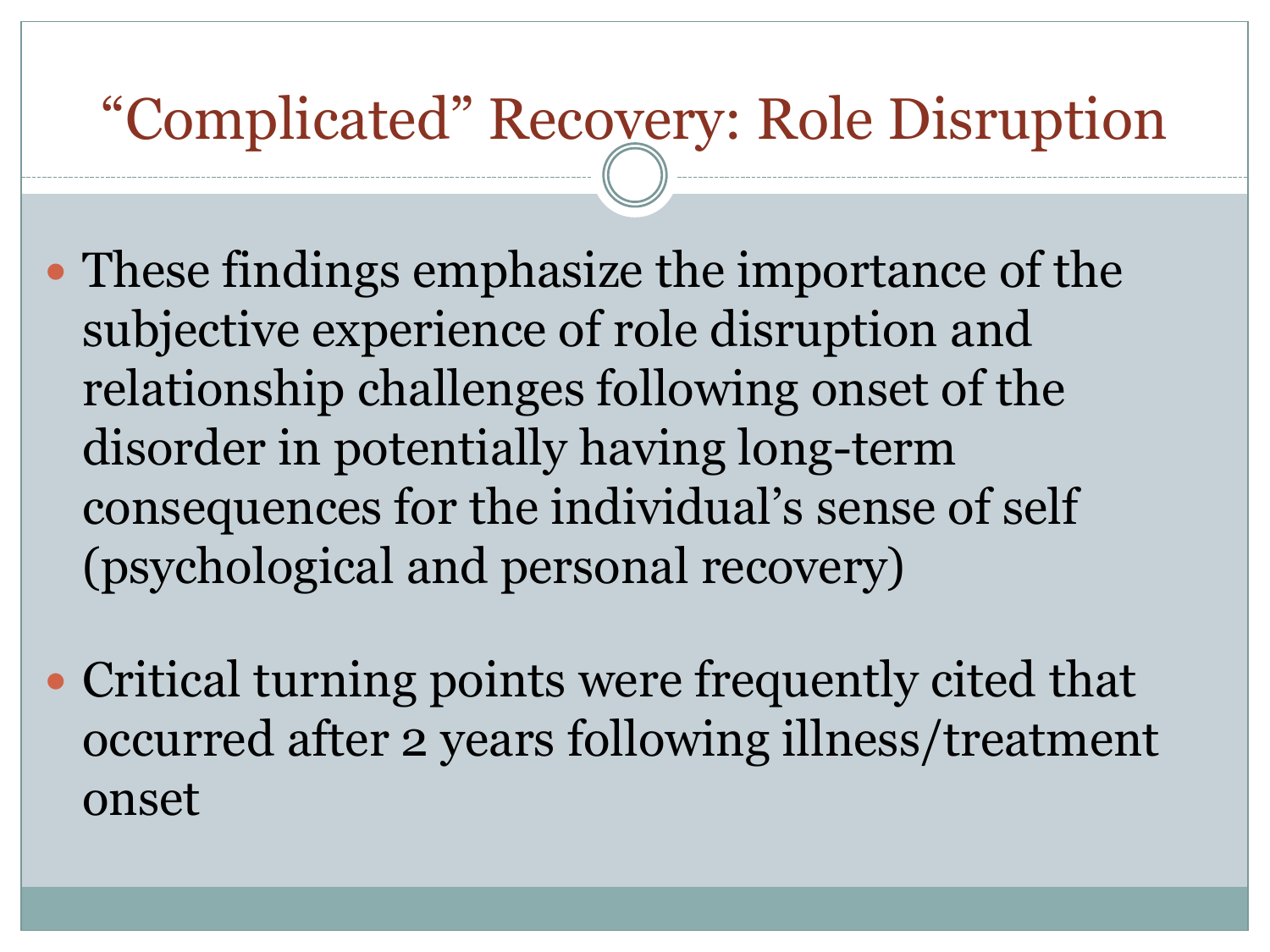#### EIP Service Delivery Implications: Social Recovery

- The subjective importance of role resumption and relationship engagement emphasizes the need to encourage and assist service-users in meeting personally relevant social recovery goals.
- Together these findings suggest that social rehabilitation in the domain of friendships is an essential area where creative intervention efforts can be focused in early recovery to potentially modify this trajectory of entrenched isolation and its potential secondary influences on subjective well-being and illness course.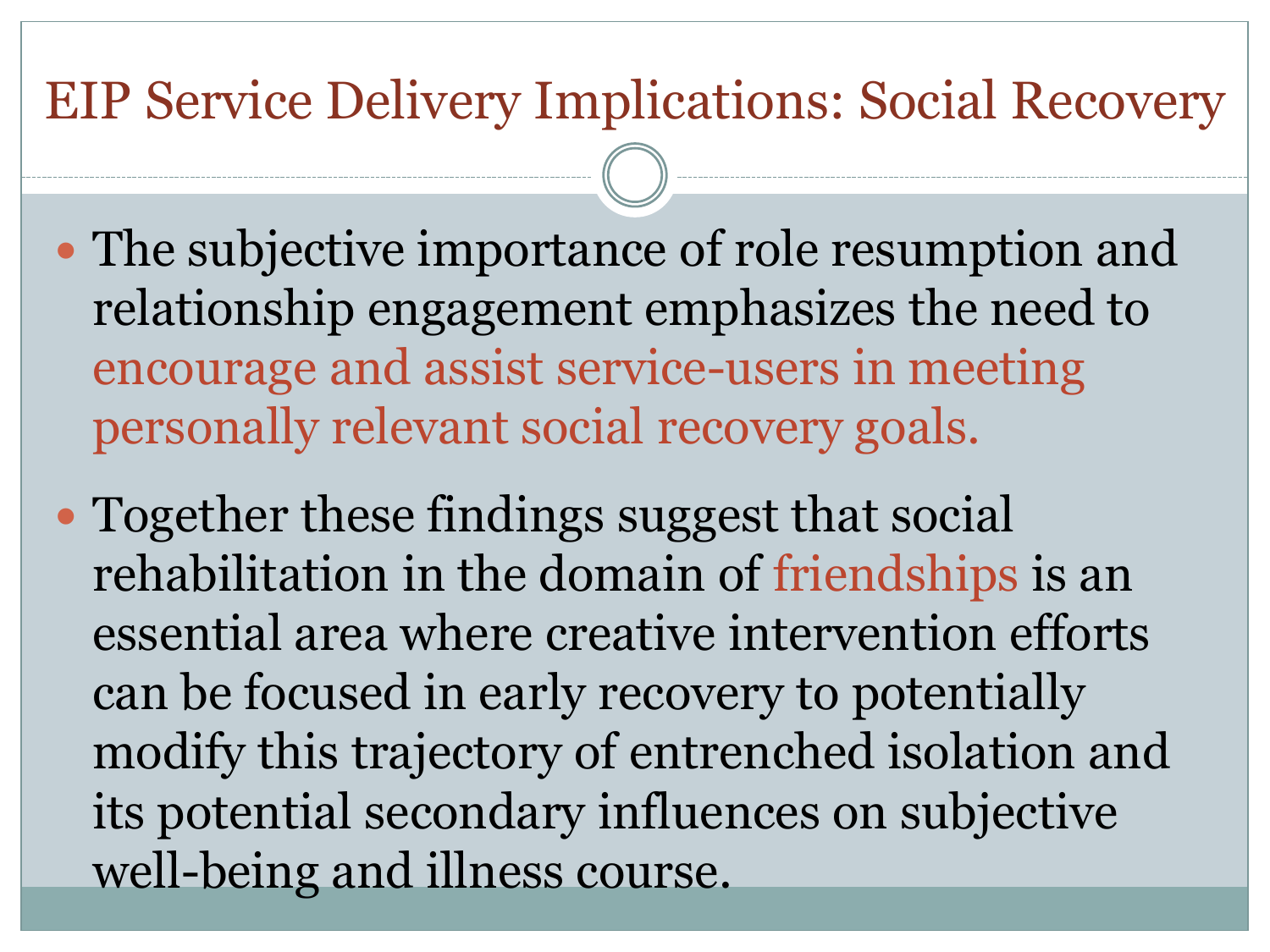## Turning Points in Recovery from FEP

- Acceptance of illness/resolving meaning
- Reducing or eliminating substance use/abuse
- Initiating and maintaining positive lifestyle behaviours
- Engagement in treatment
- Modifications in social group for enhancing and maintaining recovery
- Re-engaging in meaningful roles and/or relationships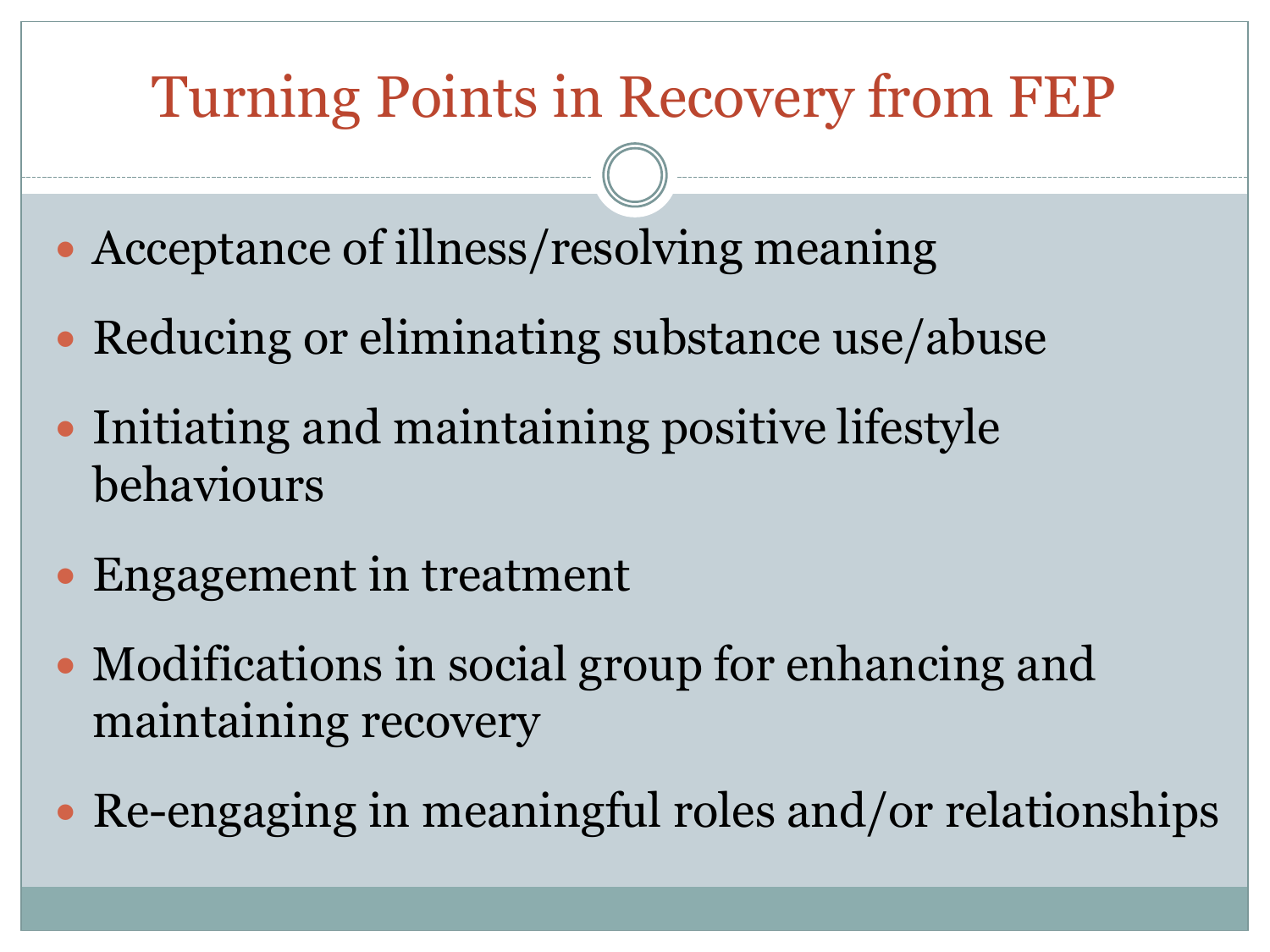#### SUMMARY

- Recovery journey is highly individual
- Symptom recovery is highly valued by EIP service users
- Making sense of the experience can be a prolonged process
- Recovery is multidimensional and therefore wellness and dysfunction can coincide
- Crucial initial tasks of recovery take longer for some people often longer than two years post onset
- Therapeutic alliance and treatment engagement are crucial, and often requires patience and persistence
- Engage and assist on dimensions of recovery that are personally meaningful
- Encourage and assist with role resumption and relationships engagement/repair